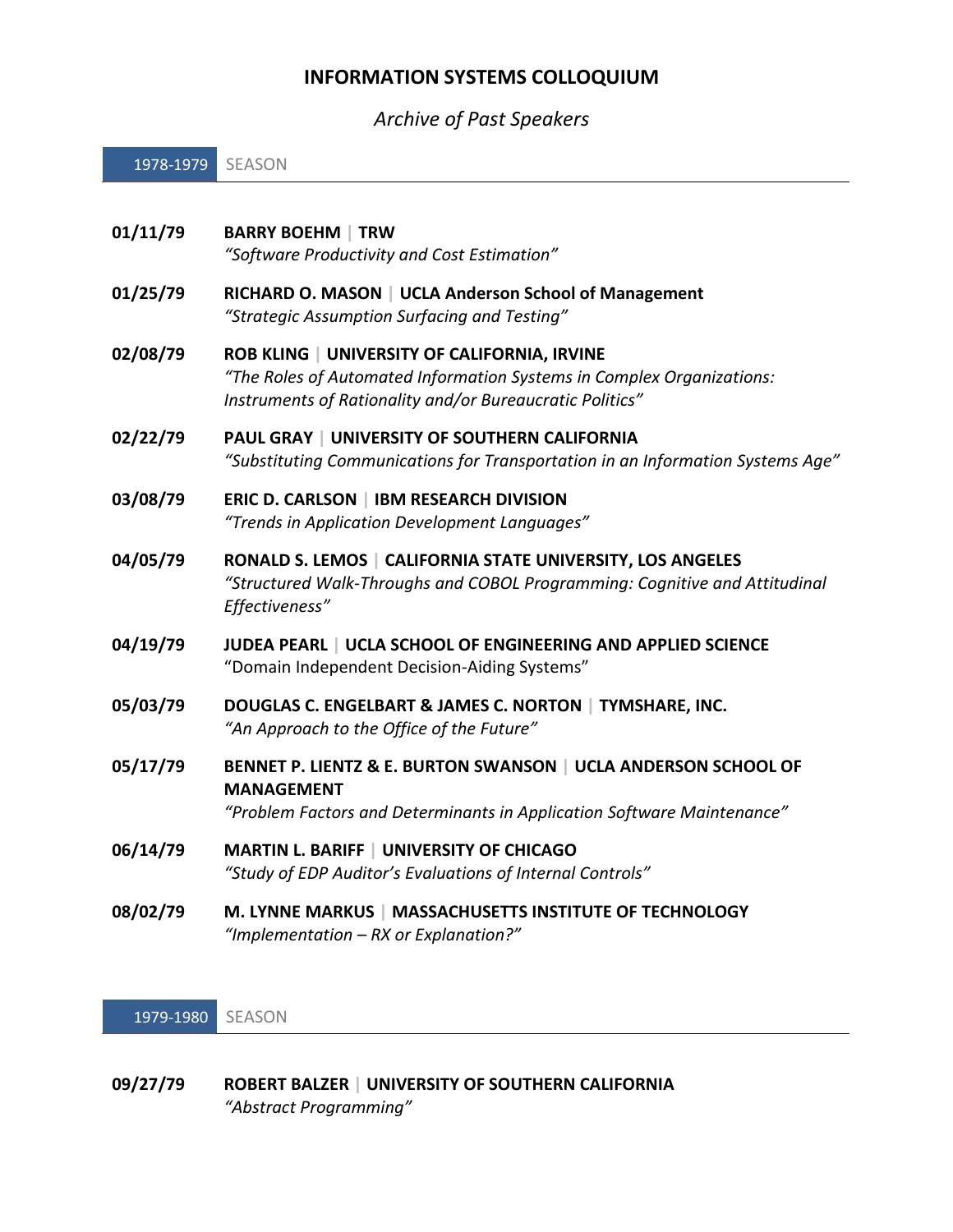| 10/11/79 | CARLOS A. CUADRA & JUDITH WANGER   CUADRA ASSOCIATES, INC.<br>"Online Databases - The Phenomenon and the Marketplace"                          |
|----------|------------------------------------------------------------------------------------------------------------------------------------------------|
| 10/25/79 | <b>C.P. SMITH   IBM GENERAL PRODUCTS DIVISION</b><br>"Practical Applications of Software Science"                                              |
| 11/08/79 | <b>ISRAEL BOROVITS   UNIVERSITY OF SOUTHERN CALIFORNIA</b><br>"Cost/Utilization: A Measure of System Performance"                              |
| 11/29/79 | MARY J. CULNAN   UCLA ANDERSON SCHOOL OF MANAGEMENT<br>"Organizational Information Flows and the Industrial Library: Implications for<br>MIS'' |
| 01/10/80 | PHILLIP EIN-DOR & ELI SEGEV   TEL-AVIV UNIVERSITY<br>"Research in MIS: A Framework and an Example"                                             |
| 01/24/80 | JOSEPH A. GOGUEN   UCLA COMPUTER SCIENCE DEPARTMENT<br>"Structure of Planning Discourse"                                                       |
| 02/07/80 | JEFFREY H. MOORE   STANFORD UNIVERSITY<br>"Data Base Allocation in Distributed Computer Networks"                                              |
| 02/21/80 | RICHARD D. HACKATHORN   UNIVERSITY OF COLORADO<br>"New Research Perspectives Related to Decision Support Systems"                              |
| 03/06/80 | <b>ADELE GOLDBERG   XEROX CORPORATION</b><br>"User Interface Design in the Smalltalk Programming System"                                       |
| 04/03/80 | ROGER D. SCHULTZ   ABACUS PROGRAMMING CORPORATION<br>"Audit Probes: Tools for Test, Quality Assurance and Audit"                               |
| 04/17/80 | THOMAS H. MARTIN   UNIVERSITY OF SOUTHERN CALIFORNIA<br>"Involving Users in Man-Computer Interface Evolution"                                  |
| 05/08/80 | <b>ROBERT R. BROWN   HUGHES AIRCRAFT COMPANY</b><br>"The Elka Information Model and the Associated Meta Model"                                 |
| 05/29/80 | DONN B. PARKER   SRI INTERNATIONAL<br>"Advances in Computer Crime"                                                                             |

1980-1981 SEASON

- **09/11/80 RALPH H. SPRAGUE, JR. | UNIVERSITY OF HAWAII** *"A Framework for Research on Decision Support Systems"*
- **10/09/80 RONALD KAY | IBM RESEARCH LABORATORY** *"Evaluation of the Information Systems Function: Objectives and Criteria"*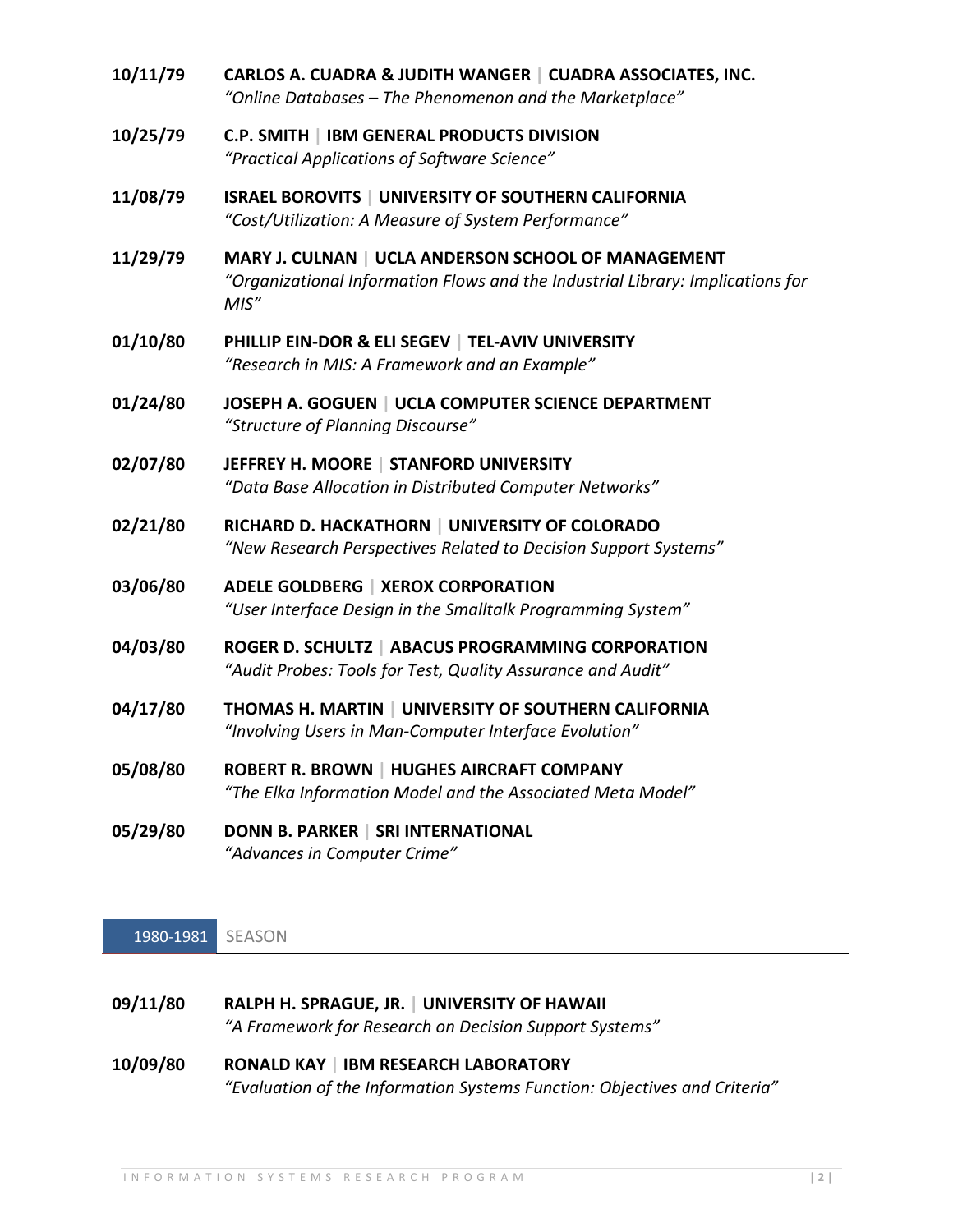- **10/23/80 BENNET P. LIENTZ | UCLA ANDERSON SCHOOL OF MANAGEMENT** *"Information Services – Technology Assessment and System Architecture"*
- **11/06/80 ROBERT M. HAYES | UCLA LIBRARY AND INFORMATION SCIENCE** *"Information and Productivity"*
- **11/20/80 ASUMAN DOGAC | MIDDLE EAST TECHNICAL UNIVERSITY, TURKEY** *"A Generalized Database Management System – METUGDBMS"*
- **01/08/81 WILLIAM G. OUCHI | UCLA ANDERSON SCHOOL OF MANAGEMENT** *"Markets, Bureaucracies, and Clans"*
- **01/15/81 BOHUMIL MINIBERGER | CHARLES UNIVERSITY, PRAGUE, CZECHOSLOVAKIA** *"Management Information Systems at Charles University, Prague"*
- **02/05/81 THOMAS P. GERRITY, JR. | INDEX SYSTEMS, INC.** *"Decision Support Systems: New Directions for the 80's"*
- **02/19/81 JOHN LESLIE KING | UNIVERSITY OF CALIFORNIA, IRVINE** *"Organizational Cost Considerations in Computing Decentralization"*
- **03/12/81 IAN I. MITROFF | UNIVERSITY OF SOUTHERN CALIFORNIA** *"Dialectical Information Systems of the Future"*
- **04/16/81 WALTER M. CARLSON & DAVID V. KERNER | IBM CORPORATION** *"Enterprise Analysis – The Prerequisite for Making Applications Effective"*
- **04/30/81 EPHRAIM R. MCLEAN | UCLA ANDERSON SCHOOL OF MANAGEMENT** *"The Conference on Information Systems"*
- **05/14/81 MICHAEL A. MELKANOFF | UCLA COMPUTER SCIENCE DEPARTMENT** *"CAD/CAM: America's Answer to the Productivity Challenge"*
- **05/28/81 IRA R. WEISS | UNIVERSITY OF HOUSTON** *"Critical Factors in the Selection and Use of Financial Planning Systems"*
- **06/11/81 IZAK BENBASAT | UNIVERSITY OF BRITISH COLUMBIA** *"Research in Management Information Systems: A Laboratory Experimentation Approach"*

1981-1982 SEASON

**10/09/81 AARON WILDAVSKY | UNIVERSITY OF CALIFORNIA, BERKELEY** *"Information as an Organization Problem"*

**10/22/81 CHARLES H. KRIEBEL | CARNEGIE MELLON UNIVERSITY** *"Research on the Economics of Information Systems"*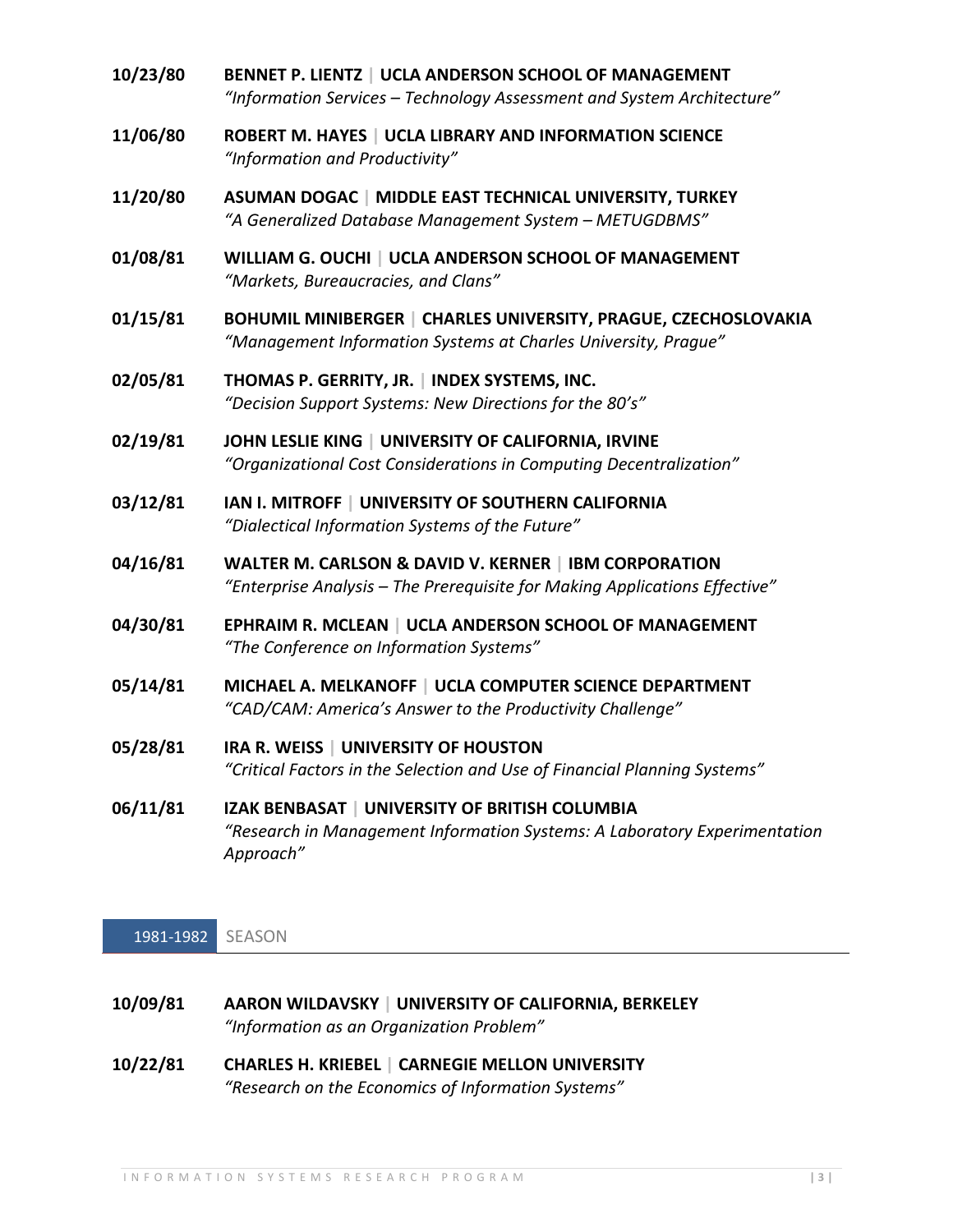| 11/19/81 | KJELL SAMUELSON   STOCKHOLM UNIVERSITY<br>"Information with Multiway Video Communication and Teleconferencing:<br>Implications for Organizational Structures and Decision Making" |
|----------|-----------------------------------------------------------------------------------------------------------------------------------------------------------------------------------|
| 12/03/81 | ANTHONY I. WASSERMAN   UNIVERSITY OF CALIFORNIA, SAN FRANCISCO<br>"Tools for the Design and Development of Interactive Information Systems"                                       |
| 01/07/82 | <b>MARTIN GREENBERGER   THE JOHN HOPKINS UNIVERSITY</b><br>"Déjà Vu with Computers Too"                                                                                           |
| 01/14/82 | ANDREW B. WHINSTON   PURDUE UNIVERSITY<br>"A Theoretical Basis for Decision Support Systems"                                                                                      |
| 01/21/82 | HENRY C. LUCAS, JR.   NEW YORK UNIVERSITY<br>"Dealer and Department Manager Performance and the Use of an Information<br>System"                                                  |
| 02/18/82 | <b>WALT SCACCHI   UNIVERSITY OF SOUTHERN CALIFORNIA</b><br>"Innovation and the Web of Computing"                                                                                  |
| 02/25/82 | <b>GAD ARIAV   UNIVERSITY OF PENNSYLVANIA</b><br>"Handling the Time Dimension in Information Systems"                                                                             |
| 03/18/82 | LES GASSER   UNIVERSITY OF CALIFORNIA, IRVINE<br>"The Social Dynamics of Routine Computer Use in Complex Organizations"                                                           |
| 04/15/82 | <b>STEVEN ALTER   CONSILIUM ASSOCIATES</b><br>"Decision Support Systems for Semiconductor Manufacturing"                                                                          |
| 04/22/82 | LEIF B. METHLIE   NORWEGIAN SCHOOL OF ECONOMICS AND BUSINESS<br><b>ADMINISTRATION</b><br>"Organizational Variables Influencing Decision Support System Implementation"            |
| 04/29/82 | DAVID DERY   UCLA ANDERSON SCHOOL OF MANAGEMENT<br>"On the Problem of Problem Definition"                                                                                         |
| 05/13/82 | JOHN A. ZACHMAN   IBM CORPORATION<br>"The Changing Role of Data Processing - Its Impact on Approaches for<br>Developing Information Systems"                                      |
| 05/27/82 | STEVE HEARN   ARCO PETROLEUM PRODUCTS COMPANY<br>"Strategy and Tactics of End User Support: A Case History"                                                                       |
|          |                                                                                                                                                                                   |

1982-1983 SEASON

# **10/14/82 DAVID HOPELAIN | JET PROPULSION LABORATORY** *"Assessing the User's Work: A Methodology for Planning a Management Information System"*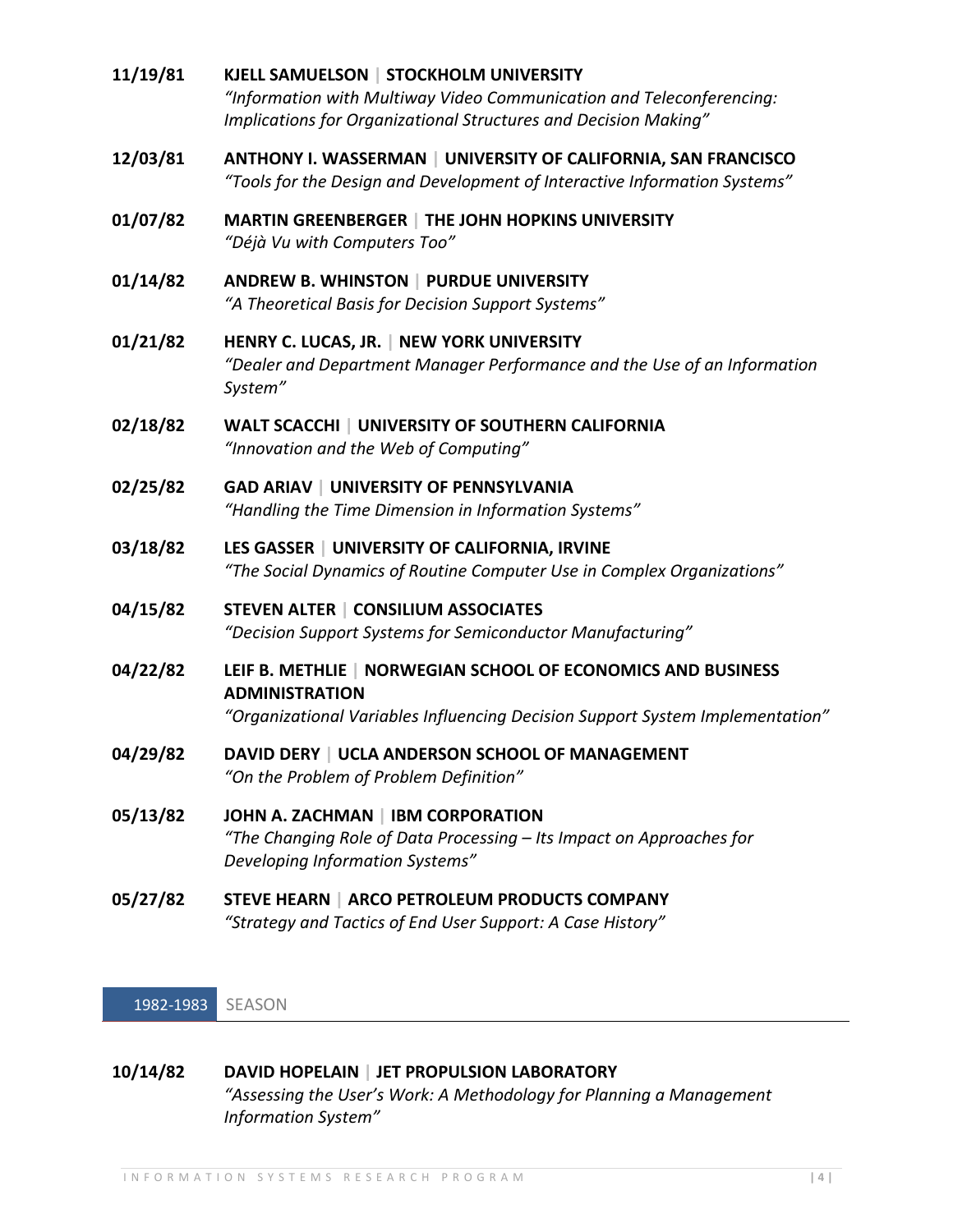| 10/28/82 | NICHOLAS VITALARI   UNIVERSITY OF CALIFORNIA, IRVINE<br>"Systems Analysis and Job Performance: The Role of Problem Solving"                                                                          |
|----------|------------------------------------------------------------------------------------------------------------------------------------------------------------------------------------------------------|
| 11/11/82 | DAN BERRY   UCLA COMPUTER SCIENCE DEPARTMENT & SYSTEM<br><b>DEVELOPMENT CORPORATION</b><br>"The Application of the Formal Development Methodology to Data Base Design<br>and Integrity Verification" |
| 12/09/82 | <b>MARILYN M. PARKER   IBM SCIENTIFIC CENTER</b><br>"Enterprise Information Analysis: Cost-Benefit Analysis and the Data-Managed<br>System"                                                          |
| 01/27/83 | RODNEY P. ZIMMERMAN   STANDARD OIL OF CALIFORNIA<br>"Phases, Methods, and Tools - A Triad of System Development"                                                                                     |
| 02/17/83 | ARNOLD J. GREENFIELD   UNIVERSITY OF PENNSYLVANIA<br>"Improving the User/Model Interface for Sensitivity Analysis"                                                                                   |
| 02/24/83 | <b>PAUL WATKINS   UNIVERSITY OF SOUTHERN CALIFORNIA</b><br>"Preference Mapping of Perceived Information Structure: Implications for<br>Decision Support System Design"                               |
| 03/03/83 | MEICHUN HSU   MASSACHUSETTS INSTITUTE OF TECHNOLOGY<br>"Hierarchial Database Decomposition $-A$ Technique for Database Concurrency<br>Control"                                                       |
| 03/10/83 | OMAR A. EL SAWY   STANFORD UNIVERSITY<br>"Temporal Perspective and Managerial Attention: A Study of Chief Executive<br>Strategic Behavior"                                                           |
| 04/07/83 | <b>GEORGE P. HUBER   UNIVERSITY OF WISCONSIN &amp; EXECUCOM</b><br>"The Nature and Design of Post-Industrial Organizations"                                                                          |
| 04/21/83 | E. BURTON SWANSON   UCLA ANDERSON SCHOOL OF MANAGEMENT<br>"Information Channel Disposition and Use"                                                                                                  |
| 05/19/83 | JANE FEDOROWICZ   NORTHWESTERN UNIVERSITY<br>"A Logic-Based Approach to Building Decision Support Systems"                                                                                           |
| 06/02/83 | ALFONSO F. CARDENAS   UCLA COMPUTER SCIENCE DEPARTMENT<br>"Heterogeneous Distributed Data Base Management"                                                                                           |

1983-1984 SEASON

**10/13/83 JAMES C. TAYLOR | SOCIO-TECHNICAL DESIGN** *"Exploiting Office Automation Using Socio-Technical Systems"*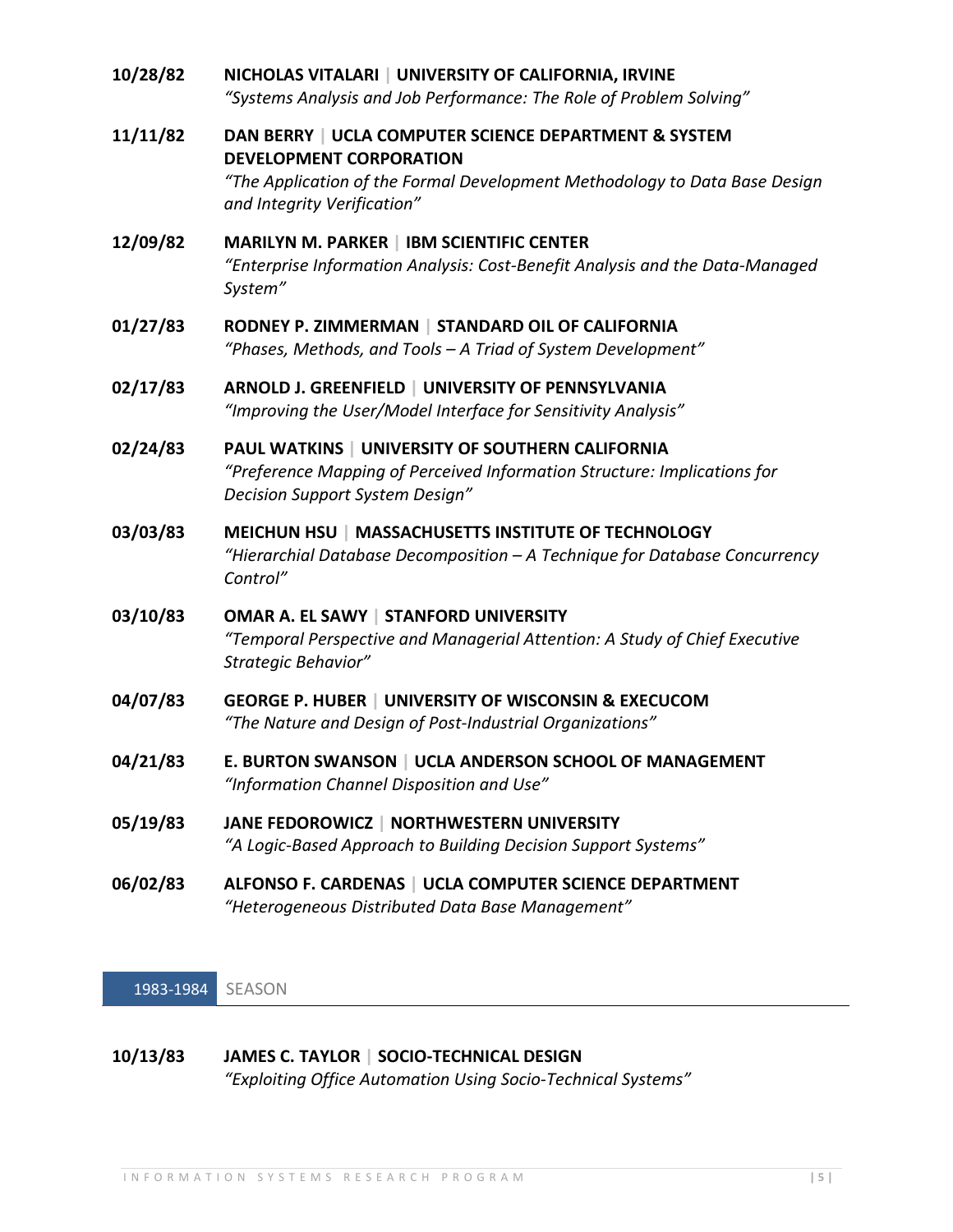| 10/27/83 | TORA K. BICKSON   THE RAND CORPORATION<br>"Advanced Information Technology: Implementation Processes and Their<br>Outcomes in Varied Office Contexts"       |
|----------|-------------------------------------------------------------------------------------------------------------------------------------------------------------|
| 11/03/83 | RANDOLPH B. COOPER   UNIVERSITY OF MICHIGAN<br>"Decision Production: A Step Toward a Theory of Managerial Information<br>Requirements"                      |
| 11/10/83 | WILLIAM DUTTON   UNIVERSITY OF SOUTHERN CALIFORNIA<br>"Modeling as Negotiating: Computer Models in the Policy Process"                                      |
| 01/12/84 | <b>BARRY W. BOEHM   TRW</b><br>"Improving Software Productivity"                                                                                            |
| 02/09/84 | WALT SCACCHI   UNIVERSITY OF SOUTHERN CALIFORNIA<br>"Managing Software Engineering Projects: A Social Analysis"                                             |
| 03/01/84 | M. LYNNE MARKUS   ARTHUR D. LITTLE, INC.<br>"The Bugs and Features of System Building: The Role of the Computing World"                                     |
| 03/08/84 | E. SUE WEBER   THE UNIVERSITY OF TEXAS<br>"User and Analyst Mental Models as Predictors of Success in the Implementation<br>of MIS"                         |
| 03/15/84 | <b>WILLIAM C. SASSO   UNIVERSITY OF MICHIGAN</b><br>"A Comparison of Frameworks for Office Analysis"                                                        |
| 03/22/84 | DAVID K. GOLDSTEIN   MASSACHUSETTS INSTITUTE OF TECHNOLOGY<br>"An Examination of Work-related Correlates of Job Satisfaction in<br>Programmer/Analysts"     |
| 04/05/84 | TERRY F. MELLON   UNIVERSITY OF CALIFORNIA, IRVINE<br>"Report on a Study of Problem Handling in a Computer-based Production<br>Environment"                 |
| 05/03/84 | GAIL SALAWAY   UCLA ANDERSON SCHOOL OF MANAGEMENT<br>"An Organizational Learning Approach to Generating Information for Information<br>Systems Development" |
| 05/31/84 | LYNNE G. ZUCKER   UCLA SOCIOLOGY DEPARTMENT<br>"Microcomputing as Institution Building"                                                                     |
|          |                                                                                                                                                             |

1984-1985 SEASON

| 10/11/84 | <b>EFRAIM TURBAN   UNIVERSITY OF SOUTHERN CALIFORNIA</b>                      |
|----------|-------------------------------------------------------------------------------|
|          | "The Acquisition, Selection, and Utilization of Microcomputer Software in the |
|          | Classroom"                                                                    |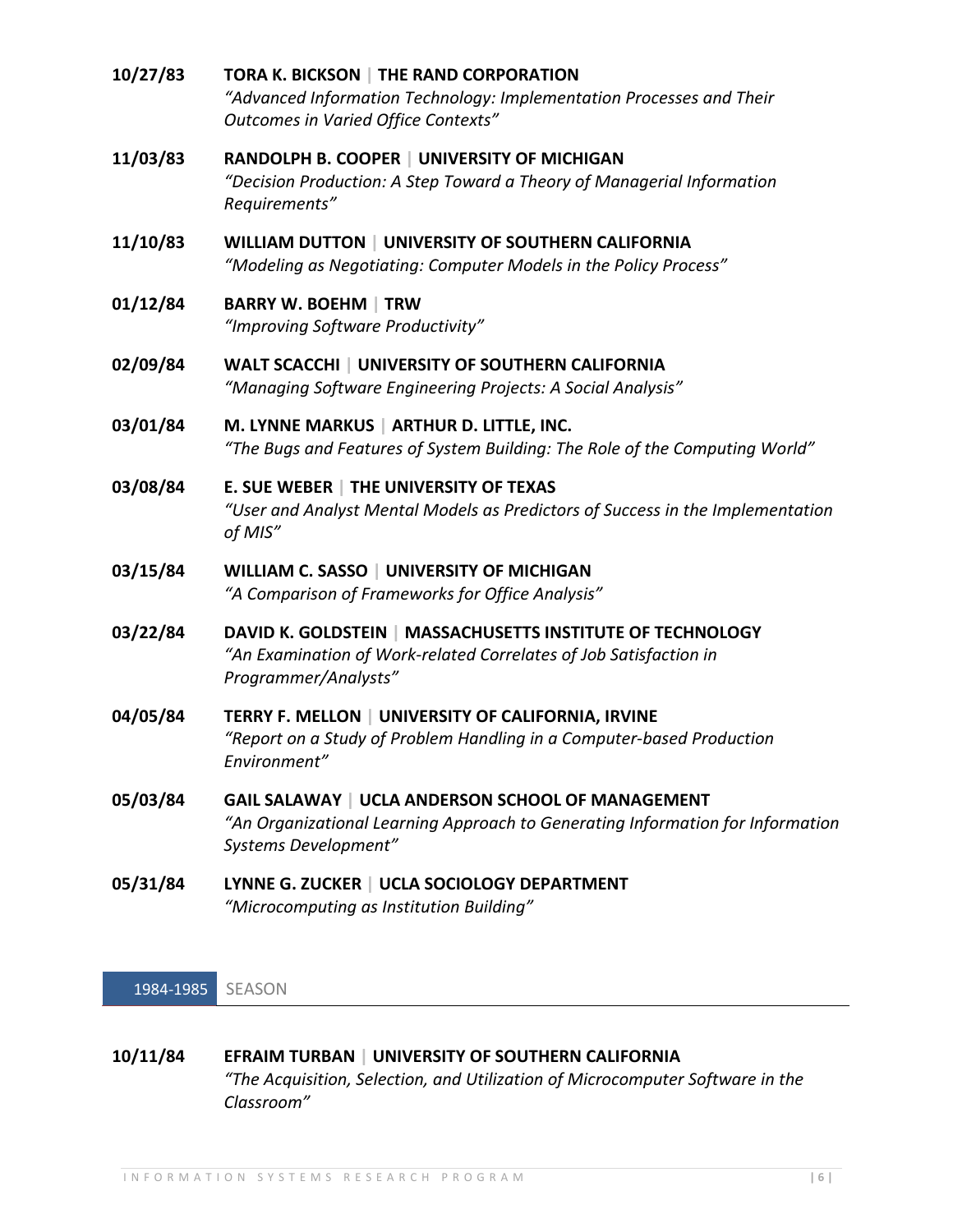- **10/25/84 JOYCE J. ELAM | UNIVERSITY OF TEXAS AT AUSTIN** *"An Optimization-based Decision Support System for Integrated Logistics Planning"*
- **11/08/84 JOHN A. ZACHMAN | IBM CORPORATION** *"A Framework for Information Systems Architecture"*
- **12/06/84 MARY J. CULNAN | UNIVERSITY OF CALIFORNIA, BERKELEY** *"Mapping the Intellectual Structure of Academic Disciplines: The Case of MIS"*
- **01/17/85 ROB JAFFE | IBM RESEARCH DIVISION** *"Industrial Machine Vision"*
- **02/14/85 ROBERT NECHES | INFORMATION SCIENCES INSTITUTE** *"Toward a User-friendly Computer Environment"*
- **03/07/85 MARK S. SILVER | UNIVERSITY OF PENNSYLVANIA** *"Differential Analysis for Computer-based Decision Support"*
- **03/14/85 RICHARD L. DAFT | TEXAS A&M UNIVERSITY** *"The Relationship Between Message Content and Media Selection in Managerial Communications: Some Preliminary Evidence"*
- **04/11/85 DANIEL ROBEY | FLORIDA INTERNATIONAL UNIVERSITY** *"Organizational Impacts of Information Systems: Conceptual Models and a Field Experiment"*
- **04/18/85 NIELS BJORN-ANDERSEN | COPENHAGEN SCHOOL OF ECONOMICS** *"A Scandinavian Model for the Office of the Future"*
- **05/09/85 RICHARD BOLAND | UNIVERSITY OF ILLINOIS AT URBANA-CHAMPAIGN** *"The Micro Dynamics of a Budget-cutting Process: Modes, Models and Structures"*
- **05/23/85 JAMES L. MCKENNEY | HARVARD UNIVERSITY** *"The Influence of Computer Based Communication on the Organization"*
- **06/06/85 WILLIAM HOOK DELONE | COLLEGE OF THE VIRGIN ISLANDS** *"Determinants of Success for Small Business Computer Systems"*

## 1985-1986 SEASON

- **09/26/85 CHENG-KIANG FARN | UCLA ANDERSON SCHOOL OF MANAGEMENT** *"Integrated Information System – A Prototype Implementation of a Generalized DSS"*
- **10/10/85 A.W. SCHEER | UNIVERSITY OF SAARBRUECKEN, GERMANY** *"Interrelations Between Engineering and Administrative Data Processing"*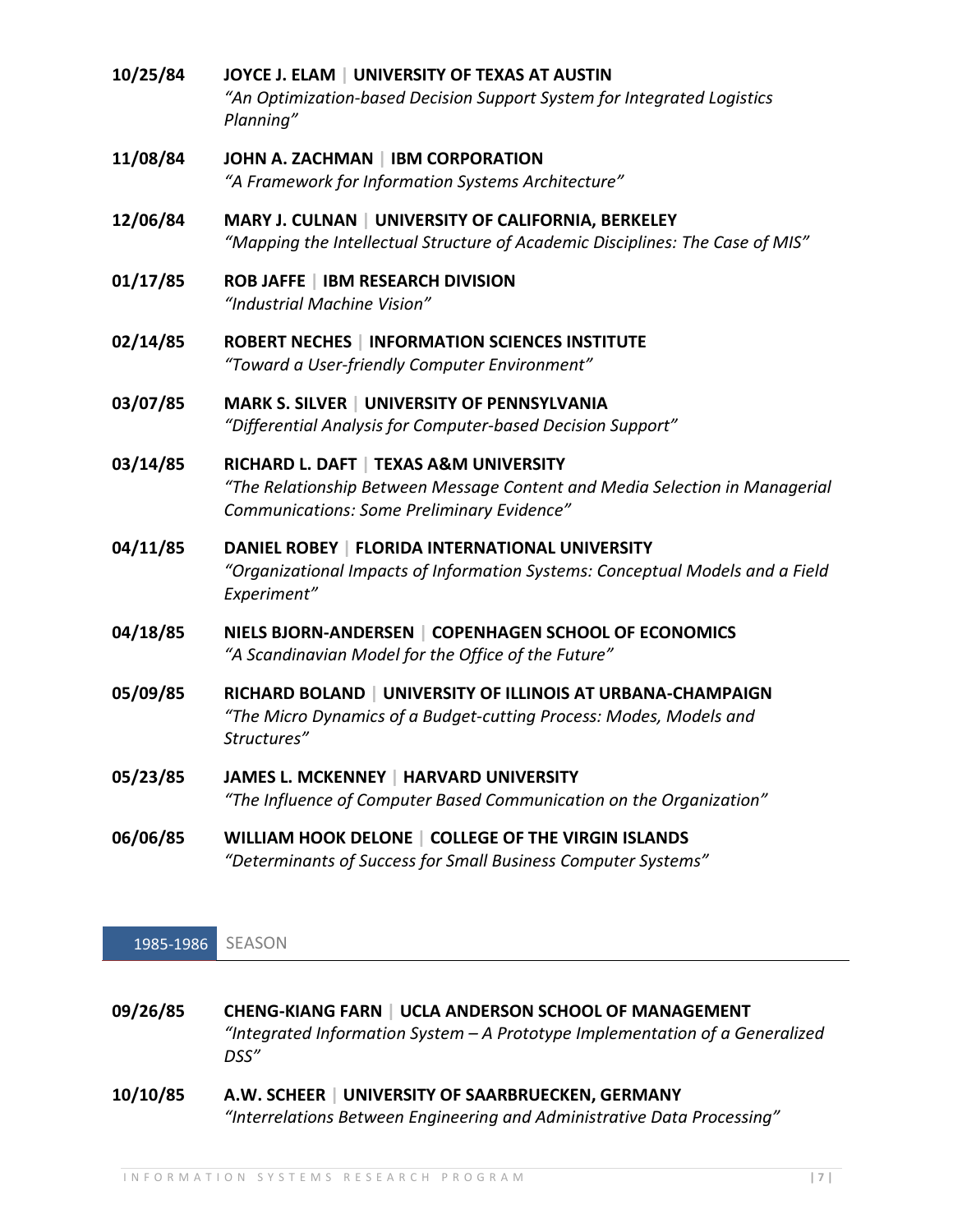**10/24/85 BARBARA GUTEK | CLAREMONT GRADUATE SCHOOL** *"Some Impacts of Office Automation on Managerial, Clerical, and Professional Work"* **11/11/85 PETER A. FREEMAN | UNIVERSITY OF CALIFORNIA, IRVINE**

*"A Systems Approach to Systems Development"*

- **11/21/85 BENN R. KONSYNSKI | UNIVERSITY OF ARIZONA** *"PLEXSYS: A System Development Environment"*
- **01/23/86 BLAKE IVES | DARTMOUTH COLLEGE** *"Competing with Computing"*
- **02/06/86 RONALD M. LEE | UNIVERSITY OF TEXAS AT AUSTIN** *"Knowledge and Communication Technologies: Application to Electronic Contracting"*
- **02/27/86 L. DAVID HEGGIE | IBM CORPORATION** *"Inter-Enterprise System Connection"*
- **03/06/86 DETMAR STRAUB | INDIANA UNIVERSITY** *"Causal Modeling of the Phenomenon of Computer Abuse"*
- **03/13/86 ROBERT ZMUD | UNIVERSITY OF NORTH CAROLINA, CHAPEL HILL** *"Early Findings on a Study Examining Effective Information Systems Management Practices"*
- **04/17/86 WILLIAM R. KING | UNIVERSITY OF PITTSBURGH** *"Organizational Planning for Information Systems"*
- **05/01/86 NIV AHITUV | CLAREMONT GRADUATE SCHOOL** *"Problems and Approaches to Assessing the Value of Information"*
- **05/15/86 RONALD E. RICE | UNIVERSITY OF SOUTHERN CALIFORNIA** *"Integrated Office Information Systems: The Influence of Access and Usage on Organizational Communication"*
- **06/12/86 SIRKKA L. JARVENPAA | UNIVERSITY OF MINNESOTA** *"An Investigation of the Effects of Choice Tasks and Graphical Information Displays on Information Processing Strategies and Decision Performance"*

1986-1987 SEASON

| 10/16/86 | <b>DEBORAH ESTRIN   UNIVERSITY OF SOUTHERN CALIFORNIA</b>                    |
|----------|------------------------------------------------------------------------------|
|          | "The Organizational Consequences of Inter-Organization Computer Networks"    |
| 10/22/0C | <b>LUBILIZEDCITY OF ILLINOIC LIDDANIA CUARADAICNI</b><br>DICITADO LOQUAND ID |

**10/23/86 RICHARD J. BORLAND, JR. | UNIVERSITY OF ILLINOIS, URBANA-CHAMPAIGN** *"Methods and Metaphors in Information Analysis"*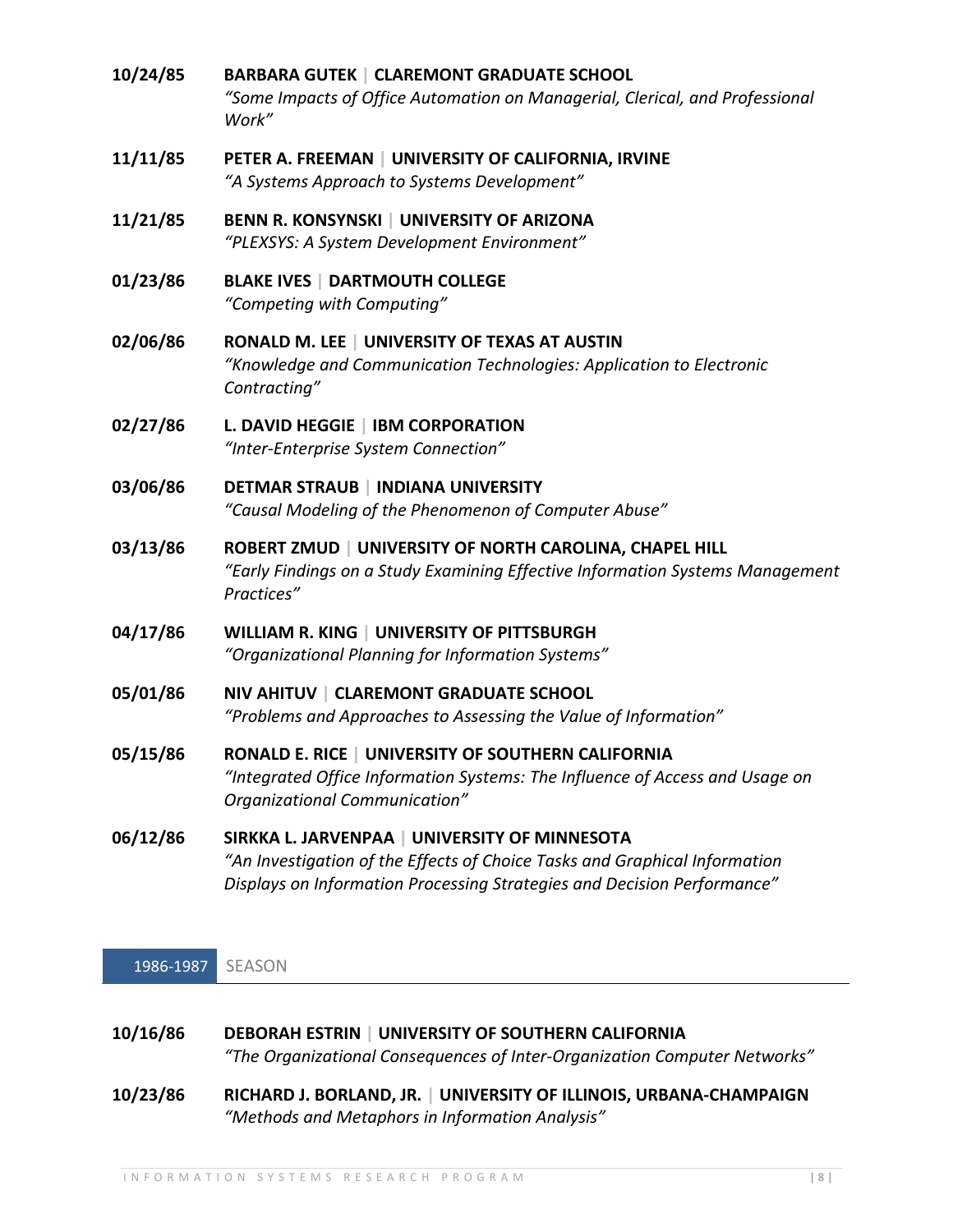| 10/30/86 | JOHN A. TURNER   NEW YORK UNIVERSITY<br>"Understanding the Dynamics of Technological Innovation: Integrated Office<br><b>Systems in Commercial Banking"</b>             |
|----------|-------------------------------------------------------------------------------------------------------------------------------------------------------------------------|
| 11/20/86 | MICHAEL E. TREACY   MASSACHUSETTS INSTITUTE OF TECHNOLOGY<br>"The Impact of Information Technology on Salesforce Performance: A Research<br>Project"                    |
| 12/11/86 | RANDOLPH B. COOPER   UNIVERSITY OF MICHIGAN<br>"Contextual Fit and Decision Degrading Information Systems"                                                              |
| 01/08/87 | <b>SARA KIESLER   CARNEGIE MELLON UNIVERSITY</b><br>"People by Wire: Group and Organizational Effects of New Communication<br>Technologies"                             |
| 02/05/87 | OMAR A. EL SAWY   UNIVERSITY OF SOUTHERN CALIFORNIA<br>"Information Technology and Middle Management Tasks"                                                             |
| 02/19/87 | TAREK K. ABDEL-HAMID   NAVAL POSTGRADUATE SCHOOL<br>"Software Project Management: An Integrative System Dynamics Perspective"                                           |
| 03/05/87 | JOHN L. BENNETT   IBM ALMADEN RESEARCH CENTER<br>"Setting Objectives for Usability"                                                                                     |
| 03/19/87 | <b>CYNTHIA M. BEATH   UNIVERSITY OF MINNESOTA</b><br>"Managing the User Relationship in Information Systems Development Projects:<br>A Transaction Governance Approach" |
| 04/09/87 | JAMES B. PICK   UNIVERSITY OF CALIFORNIA, IRVINE<br>"Implementing Micros in Arts Organizations"                                                                         |
| 04/23/87 | <b>MARTHA S. FELDMAN   UNIVERSITY OF MICHIGAN</b><br>"Electronic Mail and Weak Ties in Organizations"                                                                   |
| 05/07/87 | DALE L. GOODHUE   MASSACHUSETTS INSTITUTE OF TECHNOLOGY<br>"Supporting End User Computing: The Effect of Alternative Data Environments"                                 |
| 05/21/87 | <b>CHRIS KEMERER   CARNEGIE MELLON UNIVERSITY</b><br>"Factors Affecting Software Maintenance Productivity"                                                              |
| 06/04/87 | <b>GREGG FOSTER   XEROX CORPORATION</b><br>"Colab: Tools for Computer-Based Cooperative Work"                                                                           |

1987-1988 SEASON

# **10/08/87 GEORGE R. WIDMEYER | UNIVERSITY OF SOUTHERN CALIFORNIA** *"Two Views of Preference and Their Impact on Decision Support"*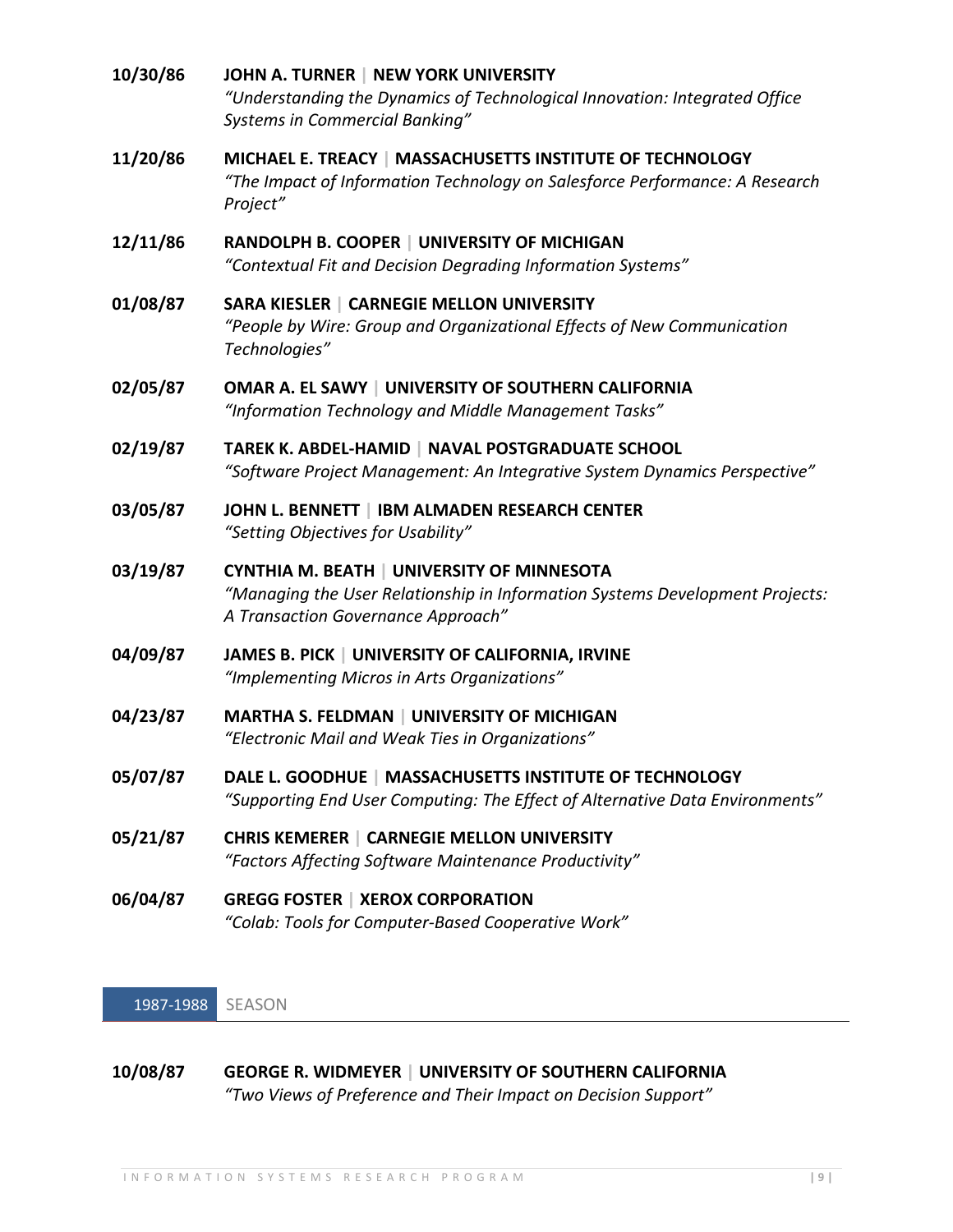| 11/05/87 | <b>BEZALEL GAVISH   NAVAL POSTGRADUATE SCHOOL</b><br>"Models for Configuring Large-Scale Distributed Computing Systems"                                 |
|----------|---------------------------------------------------------------------------------------------------------------------------------------------------------|
| 11/19/87 | JEFF CONKLIN   MCC - SOFTWARE TECHNOLOGY PROGRAM<br>"An Introduction to Hypertext"                                                                      |
| 12/03/87 | <b>CHARLES E. GRANTHAM   PACIFIC BELL</b><br>"Computer Supported Cooperative Work in a Changing Business Environment"                                   |
| 01/21/88 | <b>WANDA ORLIKOWSKI   NEW YORK UNIVERSITY</b><br>"Information Technology in Post-Bureaucratic Organizations"                                            |
| 01/28/88 | LEE SPROULL   CARNEGIE MELLON UNIVERSITY<br>"Organizational Consequences of Electronic Mail"                                                            |
| 02/11/88 | JUDEA PEARL   UCLA COMPUTER SCIENCE DEPARTMENT<br>"Probabilistic Reasoning Using Graphs"                                                                |
| 02/25/88 | VIJAY GURBAXANI   UNIVERSITY OF CALIFORNIA, IRVINE<br>"Data Processing Budgets - Theory and Evidence"                                                   |
| 03/31/88 | <b>DOROTHY LEONARD-BARTON   HARVARD UNIVERSITY</b><br>"Managing Implementation: The Technology/Organization Interaction"                                |
| 04/06/88 | TUNG BUI   NAVAL POSTGRADUATE SCHOOL<br>"Communications Design in Group Decision Support Systems"                                                       |
| 05/12/88 | BRIAN S. MITTMAN & CATHLEEN STASZ   THE RAND CORPORATION<br>"Employment Impacts of Information Systems: An Application of Organizational<br>Demography" |
| 05/26/88 | <b>IZAK BENBASAT   UNIVERSITY OF BRITISH COLUMBIA</b><br>"An Evaluation of Empirical Research in Managerial Support Technologies"                       |

1988-1989 SEASON

| 10/13/88 | Y. YANNIS BAKOS   UNIVERSITY OF CALIFORNIA, IRVINE<br>"Interorganizational Information Systems in Vertical Markets"                           |
|----------|-----------------------------------------------------------------------------------------------------------------------------------------------|
| 10/27/88 | <b>DOUG VOGEL   UNIVERSITY OF ARIZONA</b><br>"Group Support System Key Issues and Directions for Research"                                    |
| 11/10/88 | JAMES R. BENIGER   UNIVERSITY OF SOUTHERN CALIFORNIA<br>"Information's Role in the Material Economy: Evidence from the Control<br>Revolution" |
| 12/08/88 | <b>ROBERT JOHANSEN   INSTITUTE FOR THE FUTURE</b><br>"Groupware: Behind and Beyond the Buzzword"                                              |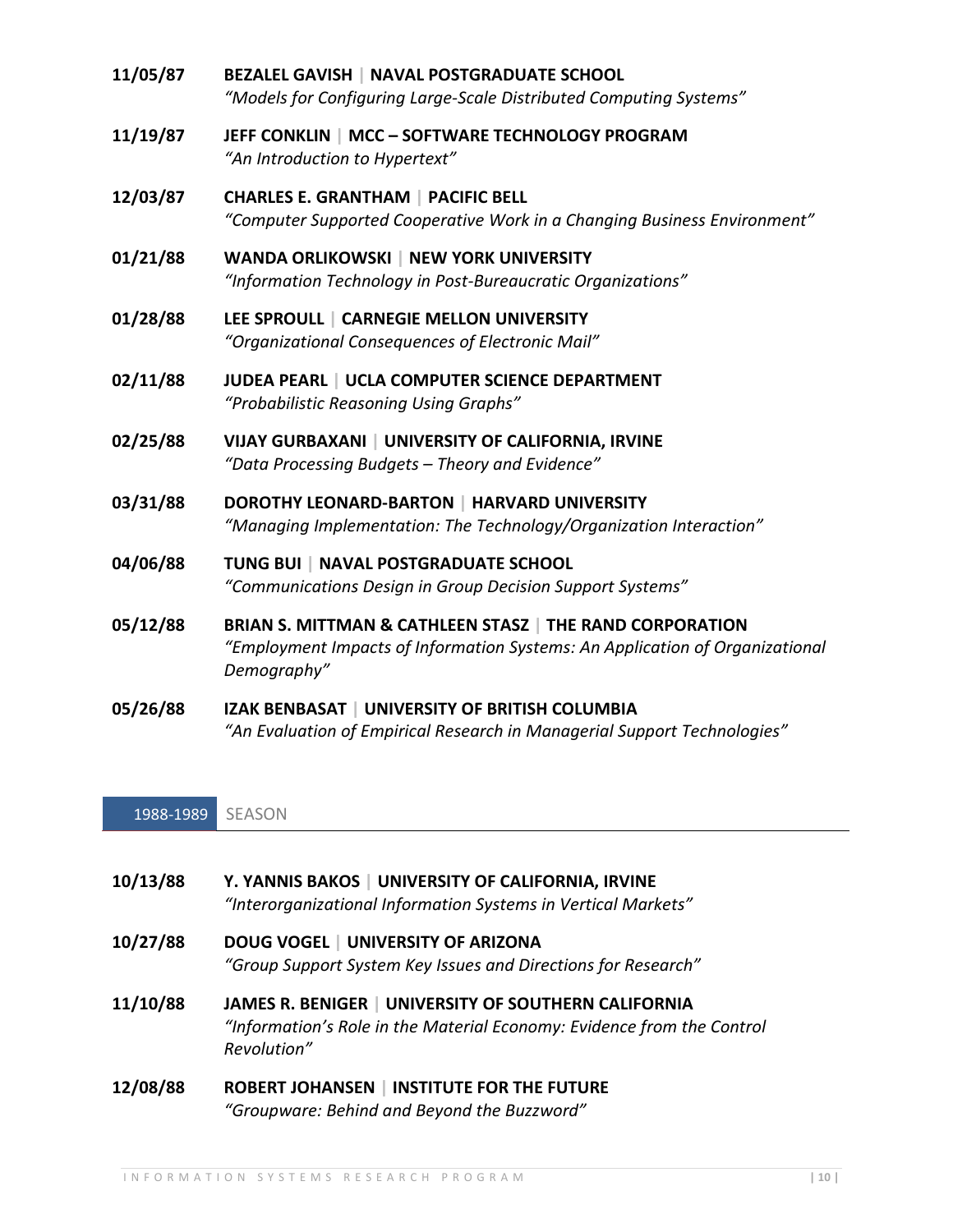- **01/12/89 ELI SEGEV | CLAREMONT GRADUATE SCHOOL** *"End User Computing: A Theory Base and a Study"* **01/19/89 TERRI L. GRIFFITH | CARNEGIE MELLON UNIVERSITY** *"Monitoring and Performance"* **02/09/89 MARY J. CULNAN | GEORGETOWN UNIVERSITY** *"Mail Processing in U.S. Senate Offices: An Organizational Perspective on Customer Feedback"* **02/23/89 JOHN L. KING | UNIVERSITY OF CALIFORNIA, IRVINE** *"States of Computing Management: A New Theory of Information Systems Evolution"* **03/09/89 CLIFFORD NASS | STANFORD UNIVERSITY** *"Work in an Information Economy: An Information Processing Model of Trends in the Past Century"* **04/27/89 GEORGE P. HUBER | UNIVERSITY OF TEXAS AT AUSTIN** *"A Theory of the Effects of Advanced Information Technologies on Organizational Design, Intelligence, and Decision Making"* **05/04/89 JAMES C. BRANCHEAU | UNIVERSITY OF COLORADO AT BOULDER** *"Innovation Diffusion Theory in the Context of End-User Computing"*
- **05/18/89 BOHUMIL MINIBERGER | CHARLES UNIVERSITY, PRAGUE, CZECHOSLOVAKIA** *"Modeling the Sphere of Education"*

#### 1989-1990 SEASON

| 11/02/89 | <b>GERARDINE DESANCTIS   UNIVERSITY OF MINNESOTA</b><br>"Technology and the Structuring of Group Work: An Overview of the Minnesota<br><b>GDSS Research Project"</b>            |
|----------|---------------------------------------------------------------------------------------------------------------------------------------------------------------------------------|
| 11/16/89 | <b>DAVID AVISON   ASTON UNIVERSITY</b><br>"Information Systems Development Methodologies: Current Themes and Future<br>Direction"                                               |
| 12/14/89 | JASON L. FRAND & JULIA A. BRITT   UCLA ANDERSON SCHOOL OF<br><b>MANAGEMENT</b><br>"Business School Computing: Where Has It Been, Where Is It Going, and How Do<br>We Find Out?" |
| 01/25/90 | <b>SEEV NEUMANN   CLAREMONT GRADUATE SCHOOL</b><br>"A Model for Determining the Strategic Relevance of IS to the Organization"                                                  |
| 02/08/90 | E. BURTON SWANSON   UCLA ANDERSON SCHOOL OF MANAGEMENT<br>"Innovation Among Information Systems Organizations"                                                                  |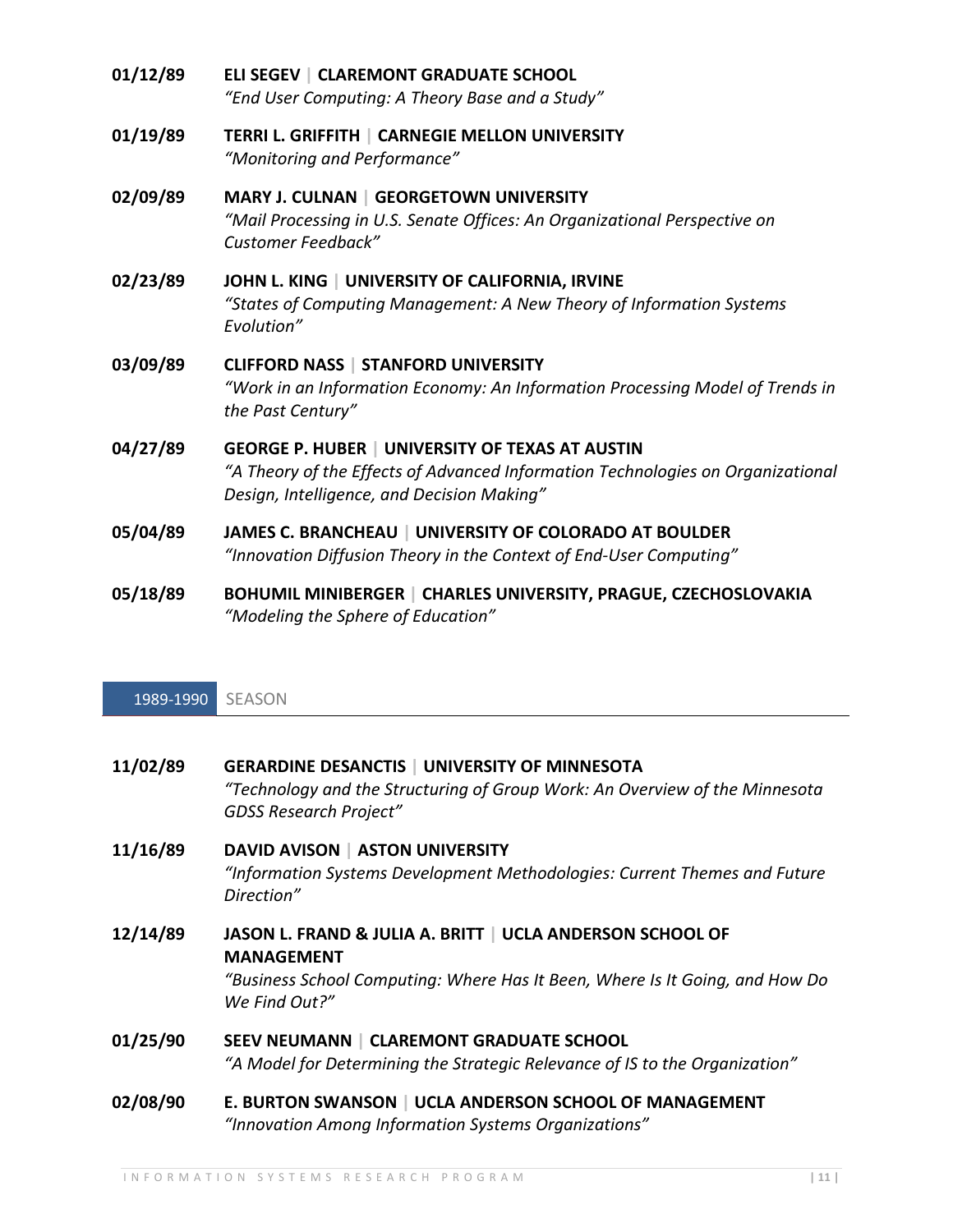| 02/22/90 | T.K. BIKSON   THE RAND CORPORATION<br>"Researchers, Respondents, Rights, & Rules: Ethical Issues and Behavioral<br>Research in I/S"                |
|----------|----------------------------------------------------------------------------------------------------------------------------------------------------|
| 03/08/90 | <b>ERIK BRYNJOLFSSON   MASSACHUSETTS INSTITUTE OF TECHNOLOGY</b><br>"Information Technology and Economic Organization: When Knowledge is<br>Power" |
| 03/22/90 | <b>CYNTHIA M. BEATH   UNIVERSITY OF MINNESOTA</b><br>"Department Level Computing: An Agency Perspective"                                           |
| 04/05/90 | <b>SUDHA RAM   UNIVERSITY OF ARIZONA</b><br>"Allocation of Databases in a Distributed Database System"                                             |
| 04/19/90 | BARRIE R. NAULT   UNIVERSITY OF BRITISH COLUMBIA<br>"Modeling Strategic Information Technology Impact on Inter-Firm Competition:<br>Pricing"       |
| 05/03/90 | JANET FULK   UNIVERSITY OF SOUTHERN CALIFORNIA<br>"The Social Construction of Communication Technology"                                            |
| 05/24/90 | SIRKKA JARVENPAA   UNIVERSITY OF TEXAS AT AUSTIN<br>"A Fit Between Global Information Technology and Global Business: An Empirical<br>Assessment"  |
| 06/07/90 | <b>SEUNGJIN WHANG   STANFORD UNIVERSITY</b><br>"Software Contracting: A Game-theoretic Model"                                                      |
| ng/ng/an | MARCUS O'CONNOR LUNIVERSITY OF NEW SOUTH WALES                                                                                                     |

**08/02/90 MARCUS O'CONNOR | UNIVERSITY OF NEW SOUTH WALES** *"The Effectiveness of Decision Support Systems: Results of Their Use in a Business Game"*

1990-1991 SEASON

| 10/11/90 | JONATHAN GRUDIN   AARHUS UNIVERSITY, DENMARK                                  |
|----------|-------------------------------------------------------------------------------|
|          | "The Development of Interactive Systems: Bridging the Gaps Between Developers |
|          | and Users"                                                                    |

- **10/25/90 CHRISTIAN WAGNER | UNIVERSITY OF SOUTHERN CALIFORNIA** *"Computer Support for Problems Formulation and Alternative Generation"*
- **11/15/90 ROBERT W. ZMUD | FLORIDA STATE UNIVERSITY** *"Dispersion of Managerial Responsibilities for Information Technology Management: A Replicated Case Analysis"*
- **11/29/90 RAJAN SRIKANTH | UNIVERSITY OF CALIFORNIA, BERKELEY** *"Exploring the Synergy Between Information Technology Use and the Design of Competitive Organizations"*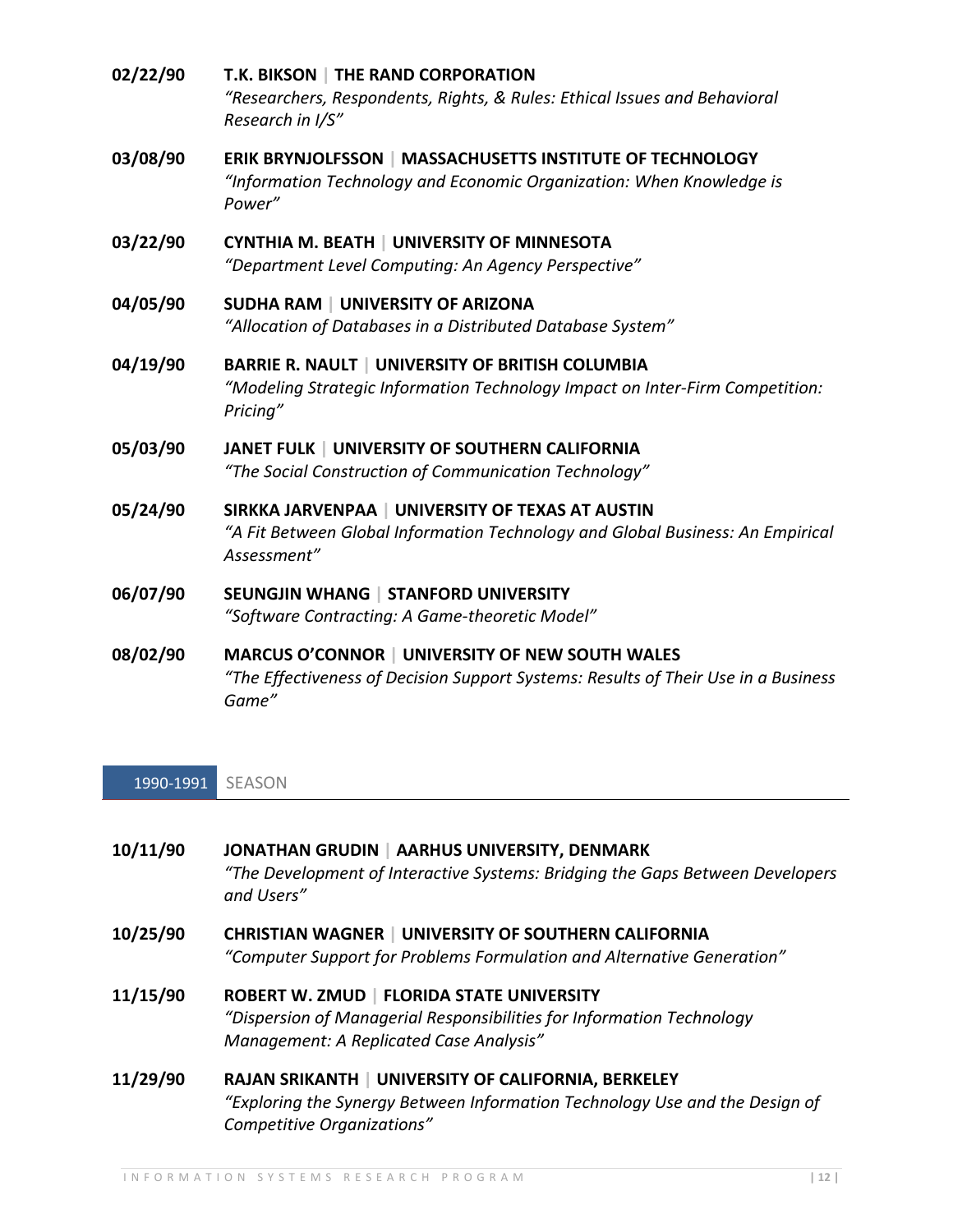- **01/24/91 KAREN RUHLEDER | UNIVERSITY OF CALIFORNIA, IRVINE** *"Information Technology and the 'Re-shaping' of Work Patterns and Work Packages"*
- **02/07/91 BRIAN T. PENTLAND | MASSACHUSETTS INSTITUTE OF TECHNOLOGY** *"Knowledge Processes in Technical Service Organizations"*
- **02/14/91 DANIEL R. DOLK | NAVAL POSTGRADUATE SCHOOL** *"Discrete Event Simulation and Model Management"*
- **02/28/91 RENEE A. BEAUCLAIR | PRICE WATERHOUSE** *"Structured Methodologies and the Real World"*
- **03/21/91 URS GATTIKER | UNIVERSITY OF LETHBRIDGE, CANADA** *"Information Technology and Training: Estimating Economic Benefits"*
- **04/11/91 ISRAEL SPIEGLER | CLAREMONT GRADUATE SCHOOL** *"Neural Databases: A New Model for Data Storage and Retrieval"*
- **05/02/91 JOEY F. GEORGE | UNIVERSITY OF ARIZONA** *"The Social Organization of Computing Skills: Expertise and Learning About Desktop Computing"*
- **05/09/91 HAIM MENDELSON | STANFORD UNIVERSITY** *"On Centralization vs Decentralization"*
- **05/30/91 CHRISTINE L. BORGMAN | UCLA GRADUATE SCHOOL OF LIBRARY AND INFORMATION SCIENCE** *"The Library of the Future: Intelligence, Integration, Interconnections"*
- **06/13/91 MARY J. CULNAN | GEORGETOWN UNIVERSITY** *"'How Did They Get My Name?': A Preliminary Empirical Investigation of Consumer Attitudes Toward Information Privacy"*
- **07/27/91 HORST OBERQUELLE | HAMBURG UNIVERSITY, GERMANY** *"From Software Ergonomics to Groupware Evolution"*

#### 1991-1992 SEASON

- **10/10/91 J.D. EVELAND | CLAREMONT GRADUATE SCHOOL & THE RAND CORPORATION** *"User-Modifiable Interfaces to Systems: Who Gains, Who Pays, Who Cares?"*
- **10/24/91 INGER ERIKSSON | SWEDISH SCHOOL OF ECONOMICS AND BUSINESS ADMINISTRATION, HELSINKI, FINLAND** *"Managing, Developing and Evaluating High-Quality Software: The Quality of Software Project"*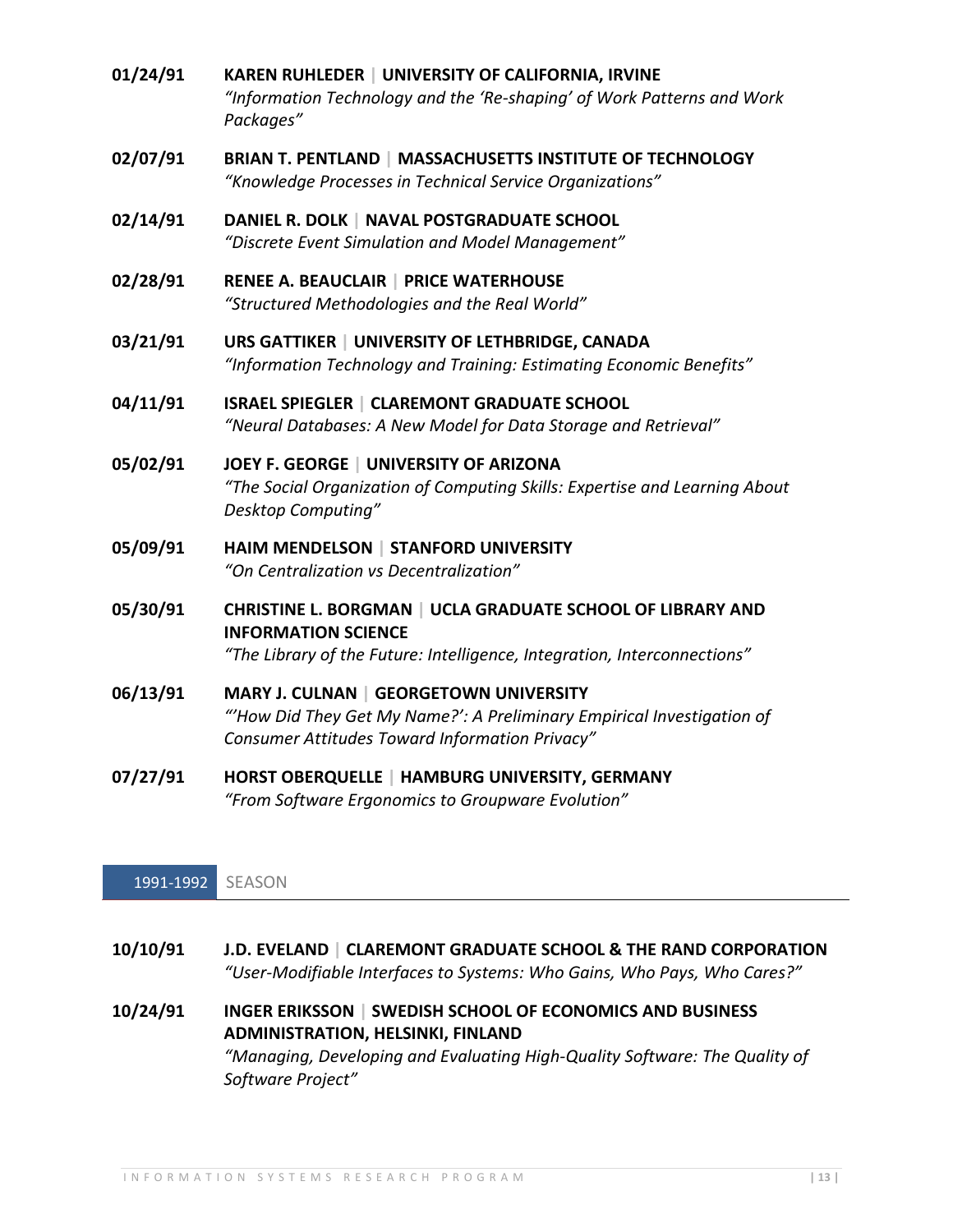- **11/07/91 CHEE SING YAP | NATIONAL UNIVERSITY OF SINGAPORE** *"Impact of Consultants on Computerization Success in Small Businesses"* **11/21/91 TERRY CONNOLLY | UNIVERSITY OF ARIZONA** *"Computer Support for Group Idea Generation: Old Findings, New Directions"* **12/05/91 JINTAE LEE | MASSACHUSETTS INSTITUTE OF TECHNOLOGY** *"Decision Rationale Management: Capturing, Managing, and Reusing the Reasons for Decisions"* **01/23/92 DAVID A. KLEIN | IBM THOMAS J. WATSON RESEARCH CENTER** *"Toward Decision-analytic Expert Systems: Automated Explanation of Decisions"* **02/06/92 DALE L. GOODHUE | UNIVERSITY OF MINNESOTA** *"The Impact of Data Integration on the Costs and Benefits of Information Systems: An Organization Information Processing View"* **02/20/92 DOROTHY ELLIOTT | THE UNIVERSITY OF TEXAS AT AUSTIN** *"Executive Information Systems: Their Impact on Executive Decision Making"* **03/05/92 J. LEON ZHAO | UNIVERSITY OF CALIFORNIA, BERKELEY** *"Data Management for Large Rule Systems"* **03/19/92 RICHARD J. BORLAND, JR. | CASE WESTERN RESERVE UNIVERSITY** *"Designing Information Technology to Support Distributed Cognition"* **04/02/92 FREDERICK J. RIGGINS | CARNEGIE MELLON UNIVERSITY** *"The Growth of Interorganizational Systems in the Presence of Demand Externalities"* **05/07/92 STEVE ALTER | UNIVERSITY OF SAN FRANCISCO** *"Work-Centered Analysis of Information Systems"* **05/21/92 JOSEPH G. WALLS | UNIVERSITY OF SOUTHERN CALIFORNIA** *"Information System Design Theory and Vigilant Information Systems"* **06/04/92 WANDA ORLIKOWSKI | MASSACHUSETTS INSTITUTE OF TECHNOLOGY** *"Changing Frames and Framing Change: Using Interpretive Schemes to* 
	- 1992-1993 SEASON
- **10/08/92 CHRIS F. KEMERER | MASSACHUSETTS INSTITUTE OF TECHNOLOGY** *"Adoption of Software Engineering Process Innovations: The Case of Object-Orientation"*

*Understand Technological Change in Organizations"*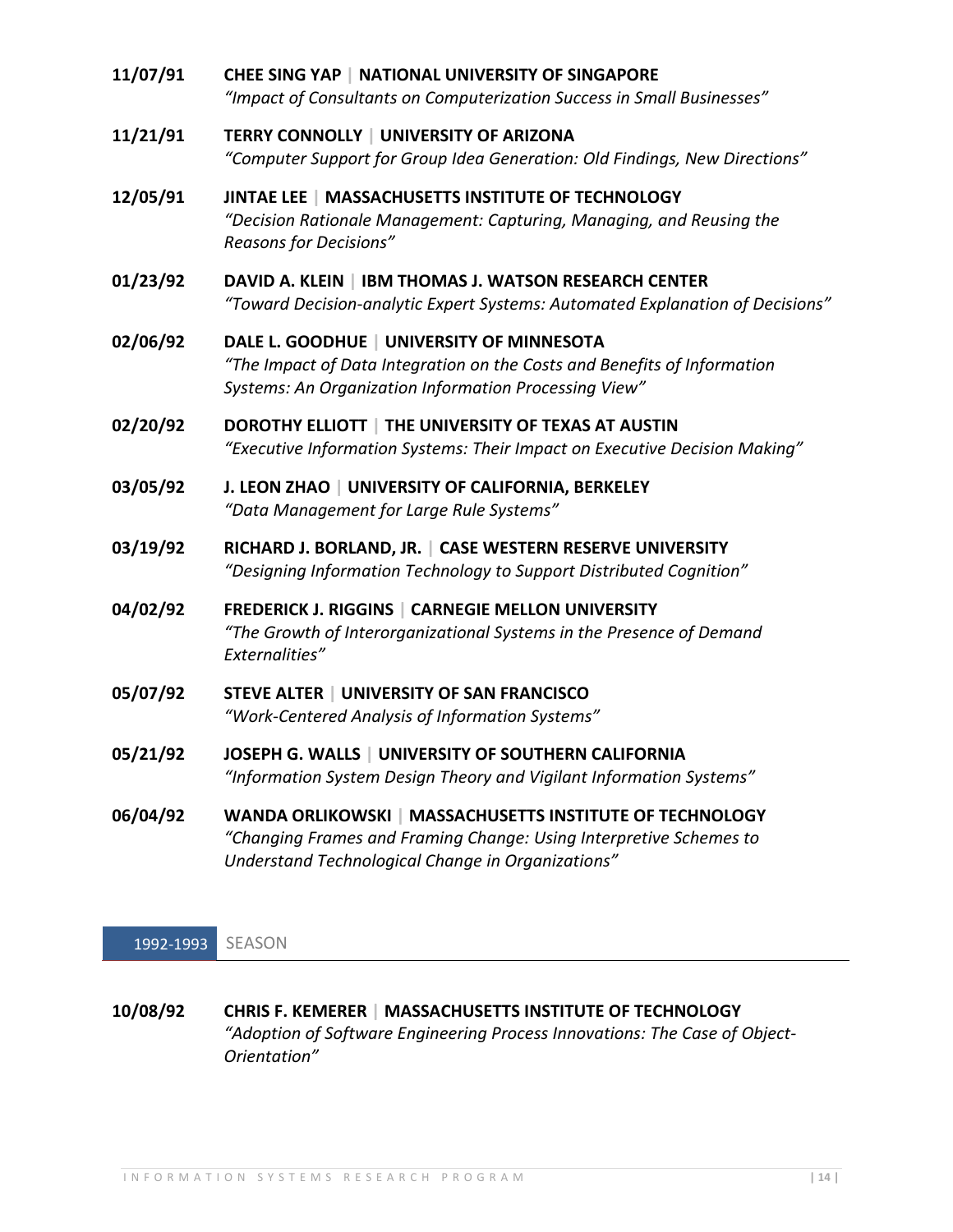- **10/22/92 CHEE CHING | ARIZONA STATE UNIVERSITY** *"Modeling Network Organizations: A Basis for Exploring Computer Support Coordination Possibilities"*
- **11/05/92 ILZE ZIGURS | UNIVERSITY OF COLORADO AT BOULDER** *"An Exploratory Study of Roles in Computer-Supported Groups"*
- **11/19/92 LYNDA M. APPLEGATE | HARVARD UNIVERSITY** *"Managing in an Information Age"*
- **12/03/92 MAGDI KAMEL | NAVAL POSTGRADUATE SCHOOL** *"Integrating Heterogeneous Information Systems: A Framework for Research"*
- **01/14/93 SIDNEY E. HARRIS | CLAREMONT GRADUATE SCHOOL** *"Profiting from Information Technology in the Insurance Industry"*
- **01/28/93 BARBARA A. GUTEK | UNIVERISTY OF ARIZONA & CALIFORNIA INSTITUTE OF TECHNOLOGY**

*"Encounters with Machines"*

- **02/25/93 WALT SCACCHI | UNIVERSITY OF SOUTHERN CALIFORNIA** *"Modeling, Enacting, and Evolving Complex Organizational Processes: A Computational Approach"*
- **03/11/93 LARRY PRESS | CALIFORNIA STATE UNIVERSITY, DOMINGUEZ HILLS** *"The Net: Progress and Some Implications"*
- **04/08/93 FRED DAVIS | UNIVERSITY OF MICHIGAN** *"Computer-Assisted What-If Analysis and the Illusion of Control"*
- **04/22/93 SURANJAN DE | SANTA CLARA UNIVERSITY** *"Supporting the Decision-Making Process Using a Decision Support System"*
- **05/06/93 DOUGLAS B. TERRY | XEROX PALO ALTO RESEARCH CENTER (PARC)** *"Personalized Message Delivery in an Information Tapestry"*
- **05/20/93 NICHOLAS P. VITALARI | CSC INDEX** *"Fast Cycle Systems Development: Driving to Business Results"*
- **06/10/93 RONALD C. GOODSTEIN & HAROLD H. KASSARJIAN | UCLA ANDERSON SCHOOL OF MANAGEMENT**

*"UPC Scanner Pricing Systems: Closing the Loop Leading to Inaccuracies"*

1993-1994 SEASON

## **10/14/93 RASHI GLAZER | UNIVERSITY OF CALIFORNIA, BERKELEY** *"From Smart Firms Come Smart Products: Towards the Information-Intensive Organization"*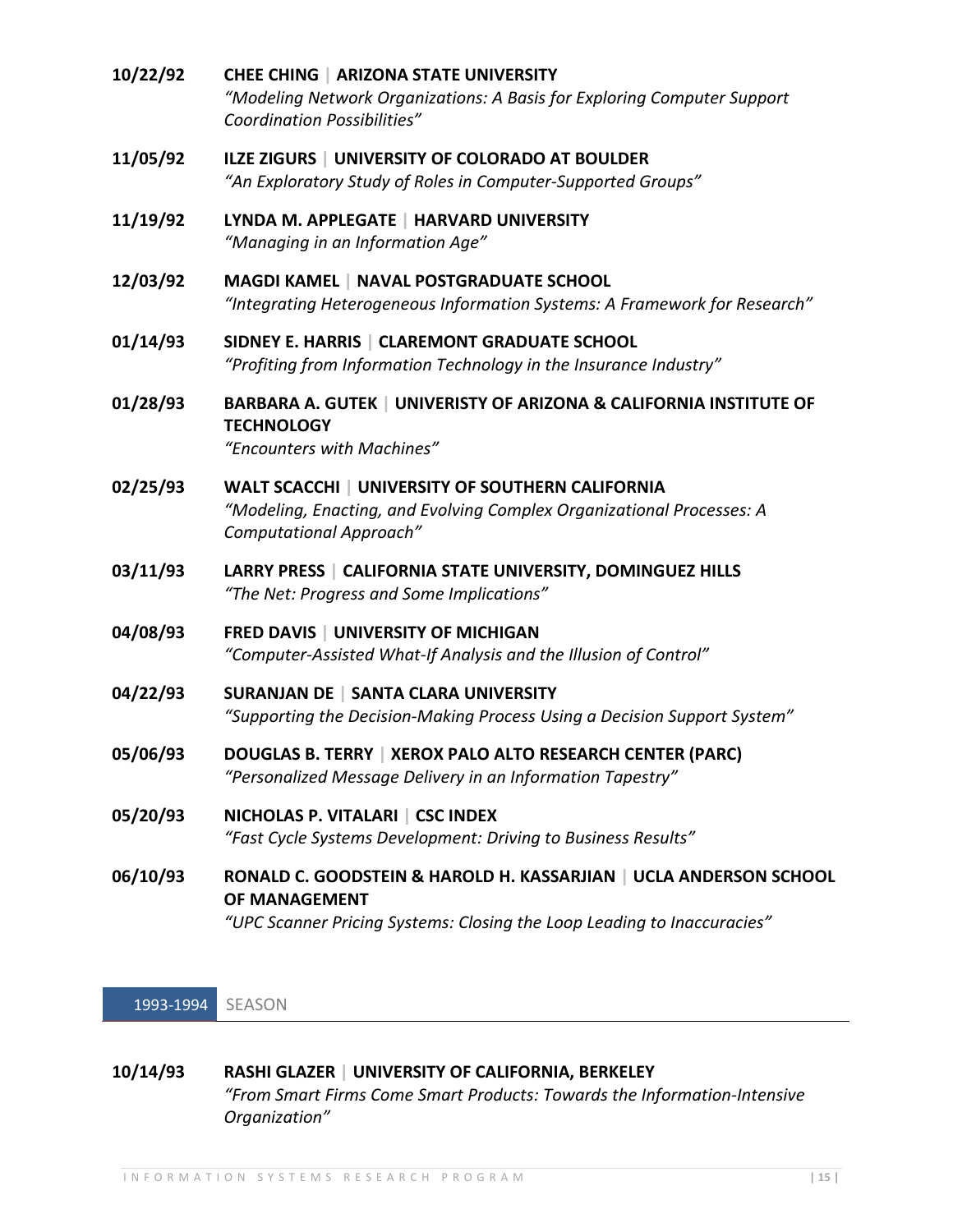| 10/28/93 | J. CHRISTOPHER WESTLAND   UNIVERSITY OF SOUTHERN CALIFORNIA<br>"The Dynamics of Computer-Mediated Negotiation"                                                                                       |
|----------|------------------------------------------------------------------------------------------------------------------------------------------------------------------------------------------------------|
| 12/02/93 | RON WEBER   THE UNIVERSITY OF QUEENSLAND<br>"Are Attributes Entities? A Study of Database Designers' Memory Structures"                                                                              |
| 01/13/94 | LORNE OLFMAN   CLAREMONT GRADUATE SCHOOL<br>"Concept-Based Versus Procedure-Based Software Training for Graphical User<br>Interfaces (GUI): A Longitudinal Field Experiment"                         |
| 01/27/94 | DAVID K. MEADER   UNIVERSITY OF MICHIGAN<br>"Supporting Critical Discussion in Distributed Design Discussions: The Effect of a<br>Video Medium"                                                      |
| 02/10/94 | DONALD CASE   UCLA GRADUATE SCHOOL OF LIBRARY INFORMATION<br><b>SYSTEMS &amp; COMMUNICATION STUDIES</b><br>"The Social Shaping of Videotex: How Information Services for the Public Have<br>Evolved" |
| 03/10/94 | MARK S. ACKERMAN   UNIVERSITY OF CALIFORNIA, IRVINE<br>"Definition and Contextual Issues in Organizational and Group Memories"                                                                       |
| 04/07/94 | <b>MICHAEL VITALE   ERNST &amp; YOUNG</b><br>"The Role of Information Technology in Reengineering"                                                                                                   |
| 04/21/94 | JAMES C. EMERY   NAVAL POSTGRADUATE SCHOOL<br>"Contemporary Issues in Application Software Development"                                                                                              |
| 05/05/94 | ELAINE K. YAKURA   UCLA ANDERSON SCHOOL OF MANAGEMENT<br>"Poses and Knowledge in Information Technology Consulting"                                                                                  |
| 05/19/94 | RONALD J. NORMAN   SAN DIEGO STATE UNIVERSITY<br>"Object Technology: Current State of the Practice"                                                                                                  |
| 06/02/94 | RICHARD O. MASON   SOUTHERN METHODIST UNIVERSITY<br>"Framebreak: The Radical Redesign of American Business"                                                                                          |

# 1994-1995 SEASON

| 10/20/94 | OMAR A. EL SAWY   UNIVERSITY OF SOUTHERN CALIFORNIA & |
|----------|-------------------------------------------------------|
|          | HASSAN S. KHORSHID   VIRTUAL MANAGEMENT INC.          |
|          | "A Design Theory of Virtual Workflows"                |

**11/03/94 RUDY HIRSCHHEIM | UNIVERSITY OF HOUSTON** *"Myths and Realities of Information Systems Outsourcing"*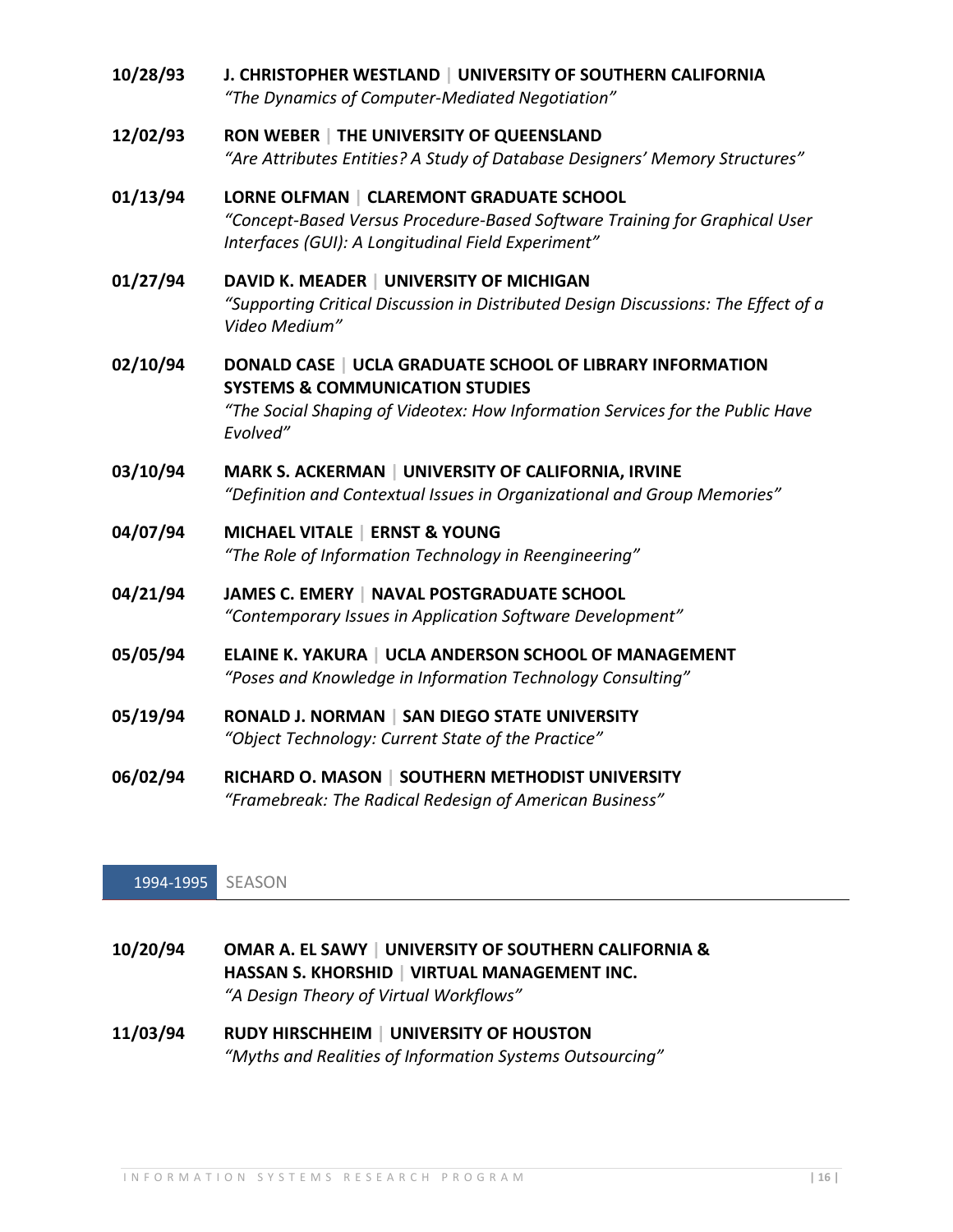- **11/17/94 IRIS VESSEY |PENNSYLVANIA STATE UNIVERSITY & UNIVERSITY OF CALIFORNIA, LOS ANGELES** *"Case Tools as Collaborative Support Technologies"*
- **12/08/94 TRIDAS MUKHOPADHYAY | CARNEGIE MELLON UNIVERSITY** *"Assessing the Productivity Impacts of Information Technology Applications"*
- **01/19/95 LYNE BOUCHARD | UNIVERSITE LAVAL** *"Client-Server Computing: A Radical Change for MIS Departments?"*
- **02/02/95 NIV AHITUV | CLAREMONT GRADUATE SCHOOL** *"Next Stop on the Information Superhighway: The Open Information Society"*
- **02/16/95 OJELANKI K. NGWENYAMA | UNIVERSITY OF MICHIGAN** *"Organizational Contexts, Social Action and Technological Interventions: A Case Study on the Development and Use of a Groupware Application"*
- **03/02/95 RANDY H. KATZ | UNIVERSITY OF CALIFORNIA, BERKELEY** *"Reinventing Government Through Information Technology: An Update From the National Performance Review"*
- **03/16/95 PETER RAULEFS | INTEL CORPORATION** *"Software-Frameworks for Manufacturing"*
- **03/30/95 BLAKE IVES | SOUTHERN METHODIST UNIVERSITY** *"Virtual WorldWide Learning Organizations: A Revolution in Business Education and Research"*
- **04/27/95 IZAK BENBASAT | UNIVERSITY OF BRITISH COLUMBIA** *"An Experimental Investigation of the Determinants and Consequences of the Use of Explanations in Knowledge-Based Systems"*
- **05/11/95 FRED COLLOPY | CASE WESTERN RESERVE UNIVERSITY** *"Biases in Retrospective Self-Reports of Time Use: An Empirical Study of Computer Users"*
- **05/18/95 BARRIE R. NAULT | UNIVERSITY OF CALIFORNIA, IRVINE** *"Mitigating Underinvestment Through an IT-Enabled Organization Form"*

## 1995-1996 SEASON

- **10/12/95 KEVIN CROWSTON | UNIVERSITY OF MICHIGAN** *"Coordination and Collective Mind in Software Requirements Development"*
- **11/02/95 JOHN SVIOKLA | HARVARD UNIVERSITY** *"Managing in the Marketspace"*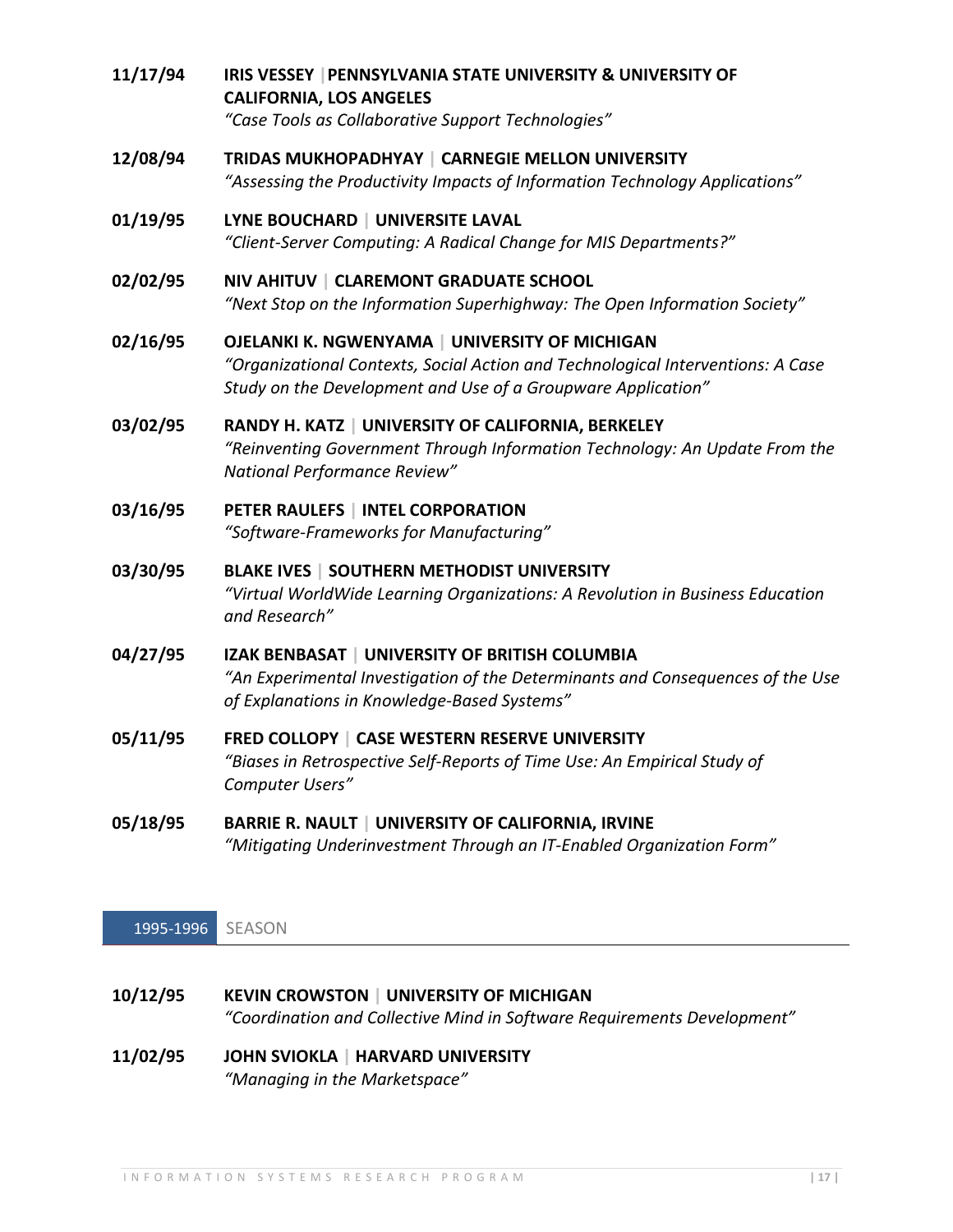- **11/09/95 TAIZAN CHAN | NATIONAL UNIVERSITY OF SINGAPORE** *"Factors Affecting Service and Lead Time in Software Maintenance: Some Empirical Evidence"*
- **11/30/95 PHIL AGRE | UNIVERSITY OF CALIFORNIA, SAN DIEGO** *"Language and Action in Applied Computing"*
- **01/11/96 MARSHALL SCOTT POOLE | TEXAS A&M UNIVERSITY** *"Structuration Theory and Research in Information Systems"*
- **02/08/96 J.L. MCKENNEY | HARVARD UNIVERSITY** *"A Study of the Use of Information Technology as an Integrative Force in the Grocery Industry"*
- **02/22/96 ALAN KAY | APPLE CORPORATION** *"Why Does It Take So Long to Accept New Useful Ideas?"*
- **03/07/96 BOB ZMUD | FLORIDA STATE UNIVERSITY** *"IS Infusion in the Professional Small Business: Structural Modeling at an Organizational Level of Analysis"*
- **04/04/96 ROBERT G. FICHMAN | MASSACHUSETTS INSTITUTE OF TECHNOLOGY** *"The Illusory Diffusion of Innovation: An Examination of Assimilation Gaps"*
- **05/02/96 JOHN LESLIE KING | UNIVERSITY OF CALIFORNIA, IRVINE** *"High Level Requirements Analysis for Complex Socio Technical Systems Design"*
- **05/16/96 M. LYNNE MARKUS | CLAREMONT GRADUATE SCHOOL** *"Thinking the Unthinkable: What Happens if the MIS Field as We Know it Goes Away?"*
- **05/30/96 VICTORIA MITCHELL | UCLA ANDERSON SCHOOL OF MANAGEMENT** *"Empirical Evidence Regarding the Complementarity of Planning Postures for IT-Enabled Business Process Redesign"*
- **06/13/96 RAJIV D. BANKER | UNIVERSITY OF MINNESOTA** *"Performance Impact of the Elimination of Direct Labor Variance Reporting: A Field Study"*

## 1996-1997 SEASON

- **09/26/96 KWOK-KEE WEI | NATIONAL UNIVERSITY OF SINGAPORE** *"Organizational Transformation Using Electronic Data Interchange: The Case of TradeNet in Singapore"*
- **10/10/96 NEIL RAMILLER | UCLA ANDERSON SCHOOL OF MANAGEMENT** *"Airline Magazine Syndrome: Etiology of a Corporate Malady (and Exegesis of a Professional Lament)"*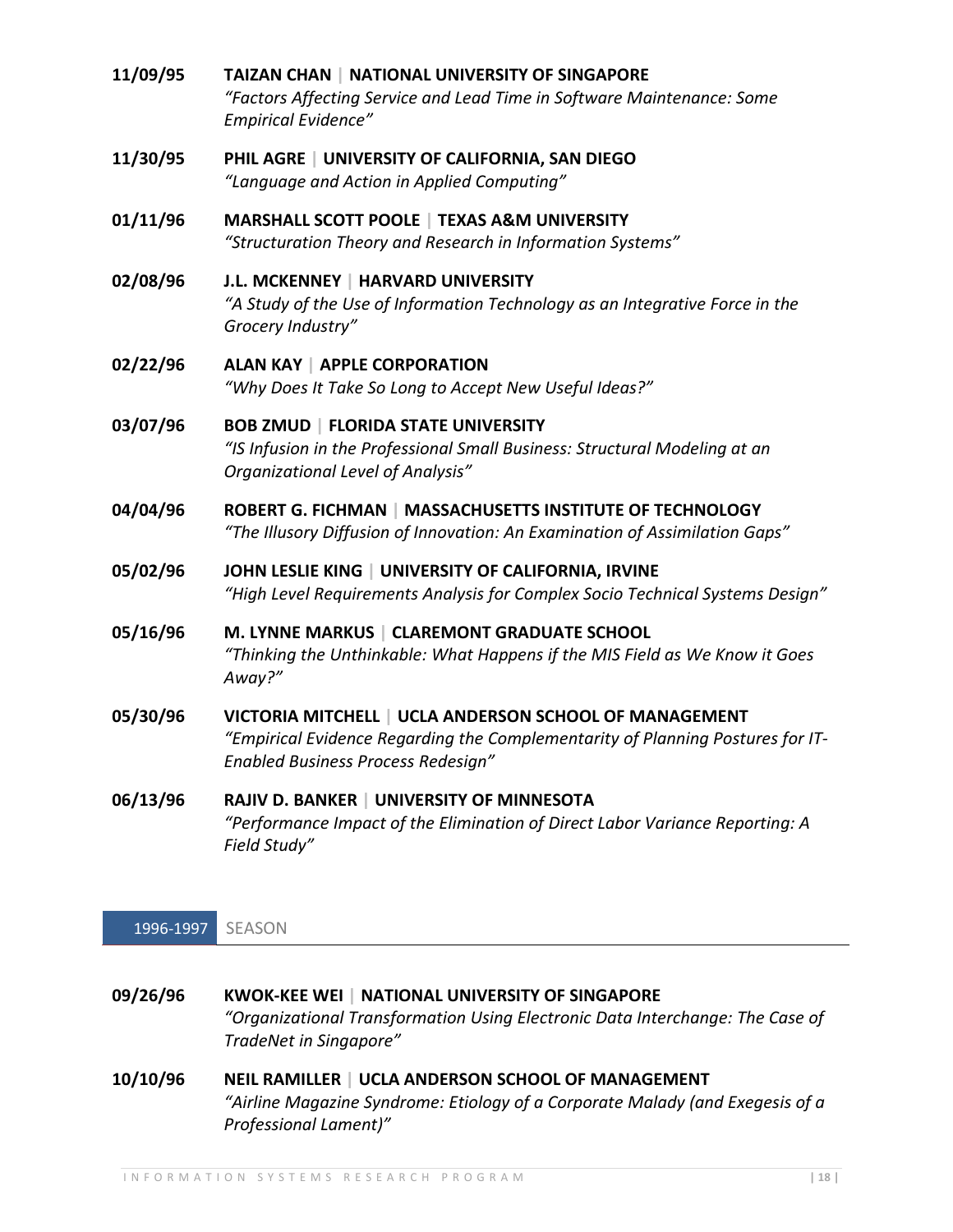- **10/24/96 EDGAR WHITLEY | LONDON SCHOOL OF ECONOMICS** *"Thinking About Obligations in Electronically Mediated Communication"*
- **10/31/96 MARK E. NISSEN | NAVAL POSTGRADUATE SCHOOL** *"Knowledge-Based Organizational Process Redesign"*
- **11/21/96 ERIC DARR | UCLA ANDERSON SCHOOL OF MANAGEMENT** *"Managing the Groupware Life-Cycle: Evidence from Lotus Notes Users"*
- **01/23/97 VIJAY GURBAXANI | UNIVERSITY OF CALIFORNIA, IRVINE** *"Information Systems Outsourcing Contracts: Theory and Evidence"*
- **02/13/97 BARBARA J. BASHEIN | CALIFORNIA STATE UNIVERSITY, SAN MARCOS** *"Meeting the Controls Challenges of New Information Technologies: An In-Progress Study Commissioned by the Financial Executives Research Foundation"*
- **02/27/97 YANNIS BAKOS | UNIVERSITY OF CALIFORNIA, IRVINE** *"Pricing Information Goods: How to Make a Bundle on the Internet"*
- **03/06/97 USAMA M. FAYYAD | MICROSOFT CORPORATION** *"Data Mining and Knowledge Discovery in Databases: Overview and Applications"*
- **04/03/97 ERIK BRYNJOLFSSON | MASSACHUSETTS INSTITUTE OF TECHNOLOGY** *"Information Technology and the Allocation of Decision Rights: Micro Evidence"*
- **04/10/97 AL DEXTER | UNIVERSITY OF BRITISH COLUMBIA** *"Software Copyright Infringement: When Copying Is, and When It's Not"*

**04/17/97 KATRINA MAXWELL | INSEAD** *"Performance Evaluation of General and Company Specific Models in Software Development Effort Estimation"*

- **04/24/97 CHRIS F. KEMERER | UNIVERSITY OF PITTSBURGH** *"A Research Program on the Determinants of Software Maintenance Profiles"*
- **05/15/97 HAL R. VARIAN | UNIVERSITY OF CALIFORNIA, BERKELEY** *"Buying, Sharing and Renting Information Goods"*

1997-1998 SEASON

- **10/23/97 VIVEK CHOUDHURY | UNIVERSITY OF PITTSBURGH** *"Uses and Consequences of Electronic Markets: An Empirical Investigation in the Aircraft Parts Industry"*
- **11/20/97 ROY JONES | STANFORD UNIVERSITY** *"Product and Price Competition for Information Goods"*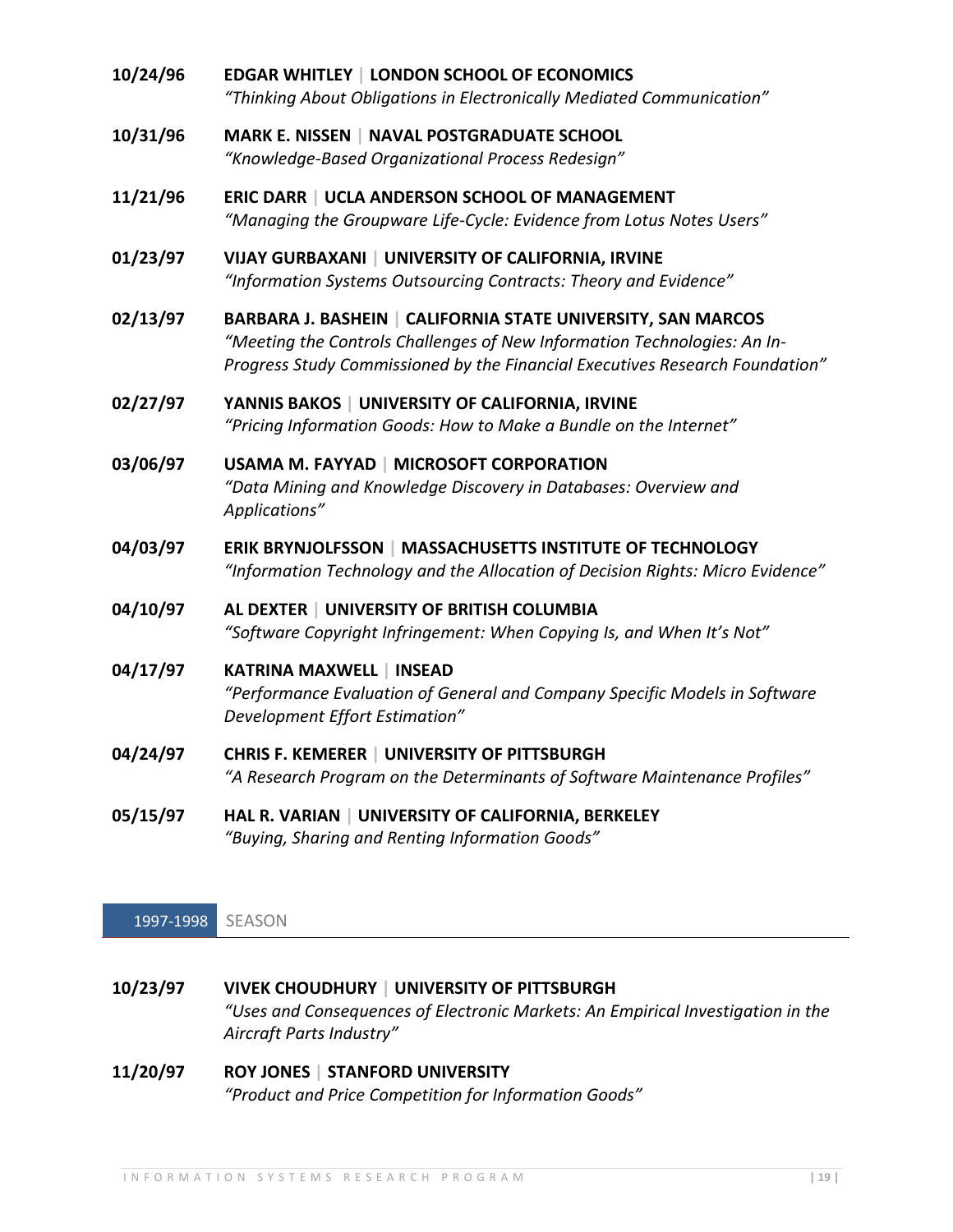- **12/04/97 SANJEEV DEWAN | UNIVERSITY OF CALIFORNIA, IRVINE** *"Information Technology and Productivity: New Evidence and New Perspectives"*
- **02/12/98 SULIN BA | UNIVERSITY OF SOUTHERN CALIFORNIA** *"The Role of Trusted Third Parties in Electronic Market Transactions"*
- **03/12/98 CYNTHIA M. BEATH | SOUTHERN METHODIST UNIVERSITY** *"Outsourcing of Application Software: A Knowledge Management Perspective"*
- **03/19/98 MICHAEL CUSUMANO | MASSACHUSETTS INSTITUTE OF TECHNOLOGY** *"Competing on Internet Time: Lessons on Software Development from Netscape in the Battle with Microsoft"*
- **03/20/98 MICHAEL CUSUMANO | MASSACHUSETTS INSTITUTE OF TECHNOLOGY** *"Competing on Internet Time: Lessons on Strategy from Netscape in the Battle with Microsoft"*
- **04/16/98 BLAIZE HORNER REICH | SIMON FRASER UNIVERSITY** *"Investigating IT Competence in Business Managers"*
- **04/30/98 PETER WEILL | UNIVERSITY OF MELBOURNE, AUSTRALIA** *"Balancing the IT Portfolio for Payoff"*
- **05/07/98 MOSHE ZVIRAN | CLAREMONT GRADUATE UNIVERSITY & TEL AVIV UNIVERSITY** *"Passwords Security: An Exploratory Study"*

**05/14/98 MARY J. CULNAN | GEORGETOWN UNIVERSITY** *"The President's Commission on Critical Infrastructure Protection, or How an IS Professor Learned to Start Worrying About Information Security and Love the CIA"*

1998-1999 SEASON

- **10/15/98 JAN STALLAERT | UNIVERSITY OF TEXAS & UCLA ANDERSON SCHOOL OF MANAGEMENT** *"Optimal Investment in Knowledge Within a Firm Using a Market Mechanism"* **11/12/98 MALU ROLDAN | UNIVERSITY OF CALIFORNIA, BERKELEY**
	- *"The IT Workforce Shortage: Fact or Fiction? Problem or Opportunity?"*
- **12/03/98 CHRISTINA SOH | NANYANG TECHNICAL UNIVERSITY, SINGAPORE** *"An Activity Based Costing Approach to Systems Development and Implementation"*
- **01/28/99 YANNIS BAKOS | NEW YORK UNIVERSITY** *"Bundling and Competition on the Internet: Aggregation Strategies for Information Goods"*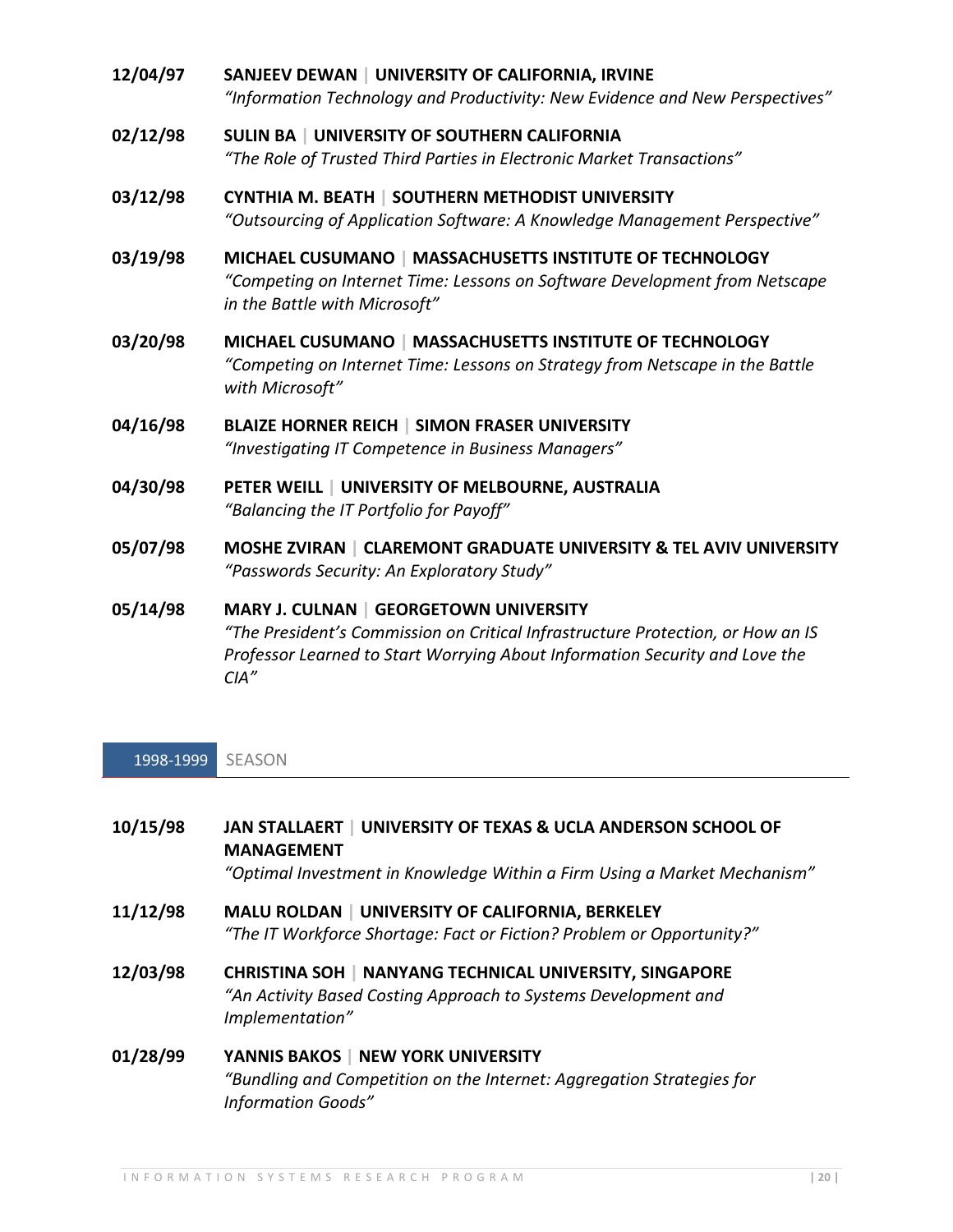| 02/11/99 | WYNNE W. CHIN   UNIVERSITY OF HOUSTON & BARBARA L. MARCOLIN &<br>PETER R. NEWSTED   UNIVERSITY OF CALGARY<br>"A Partial Least Squares Latent Variable Modeling Approach for Measuring<br>Interaction Effects: Results from a Monte Carlo Simulation Study and an<br><b>Electronic Mail Emotion/Adoption Study"</b> |
|----------|--------------------------------------------------------------------------------------------------------------------------------------------------------------------------------------------------------------------------------------------------------------------------------------------------------------------|
| 02/25/99 | UDAY S. KARMARKAR   UCLA ANDERSON SCHOOL OF MANAGEMENT<br>"Information-Based Services: Process Analysis and Competitive Strategy"                                                                                                                                                                                  |
| 03/11/99 | RICHARD BOLAND   CASE WESTERN RESERVE UNIVERSITY<br>"The Experience of Space and Place in the Knowledge Intensive Firms"                                                                                                                                                                                           |
| 04/15/99 | ALEXANDER HARS   UNIVERSITY OF SOUTHERN CALIFORNIA<br>"The Impact of IT on the Creation and Dissemination of Scientific Knowledge:<br>Theory and Practice of Online Publishing"                                                                                                                                    |
| 05/13/99 | RICHARD E. LUCIER   UNIVERSITY OF CALIFORNIA, OAKLAND<br>"California Digital Library: Digital Technologies Prepare the Way for New<br><b>Business Models and Relationships"</b>                                                                                                                                    |

**06/03/99 JASON L. FRAND | UCLA ANDERSON SCHOOL OF MANAGEMENT** *"Personal Knowledge Management: Introductory Explorations"*

1999-2000 SEASON

| 10/21/99 | <b>CHRISTINE L. BORGMAN   UCLA GRADUATE SCHOOL OF EDUCATION AND</b><br><b>INFORMATION STUDIES</b><br>"What Are Digital Libraries? Competing Visions" |
|----------|------------------------------------------------------------------------------------------------------------------------------------------------------|
| 11/04/99 | OMAR A. EL SAWY   UNIVERSITY OF SOUTHERN CALIFORNIA<br>"Rethinking Supply Chains for E-Business: Muddies and Models"                                 |
| 11/18/99 | <b>REBECCA GRANT   UNIVERSITY OF VICTORIA</b><br>"E-Commerce Organizational Structure: An Integration of Four Cases"                                 |
| 01/27/00 | <b>TERRI L. GRIFFITH   WASHINGTON UNIVERSITY</b><br>"Prelude to Virtual Groups: Leadership Roles and Technology Variety Within<br>Investment Clubs"  |
| 02/10/00 | <b>CHRISTOPHER DRYER   ADOBE SYSTEMS</b><br>"In Mobile Computing, the Device is the Message"                                                         |
| 03/02/00 | <b>BRIAN T. PENTLAND   MICHIGAN STATE UNIVERSITY</b><br>"Conceptualizing and Measuring Variety in Organizational Work Processes"                     |
| 03/16/00 | JOANNE YATES   MASSACHUSETTS INSTITUTE OF TECHNOLOGY<br>"The Emergence of an eCommunity: A Case Study"                                               |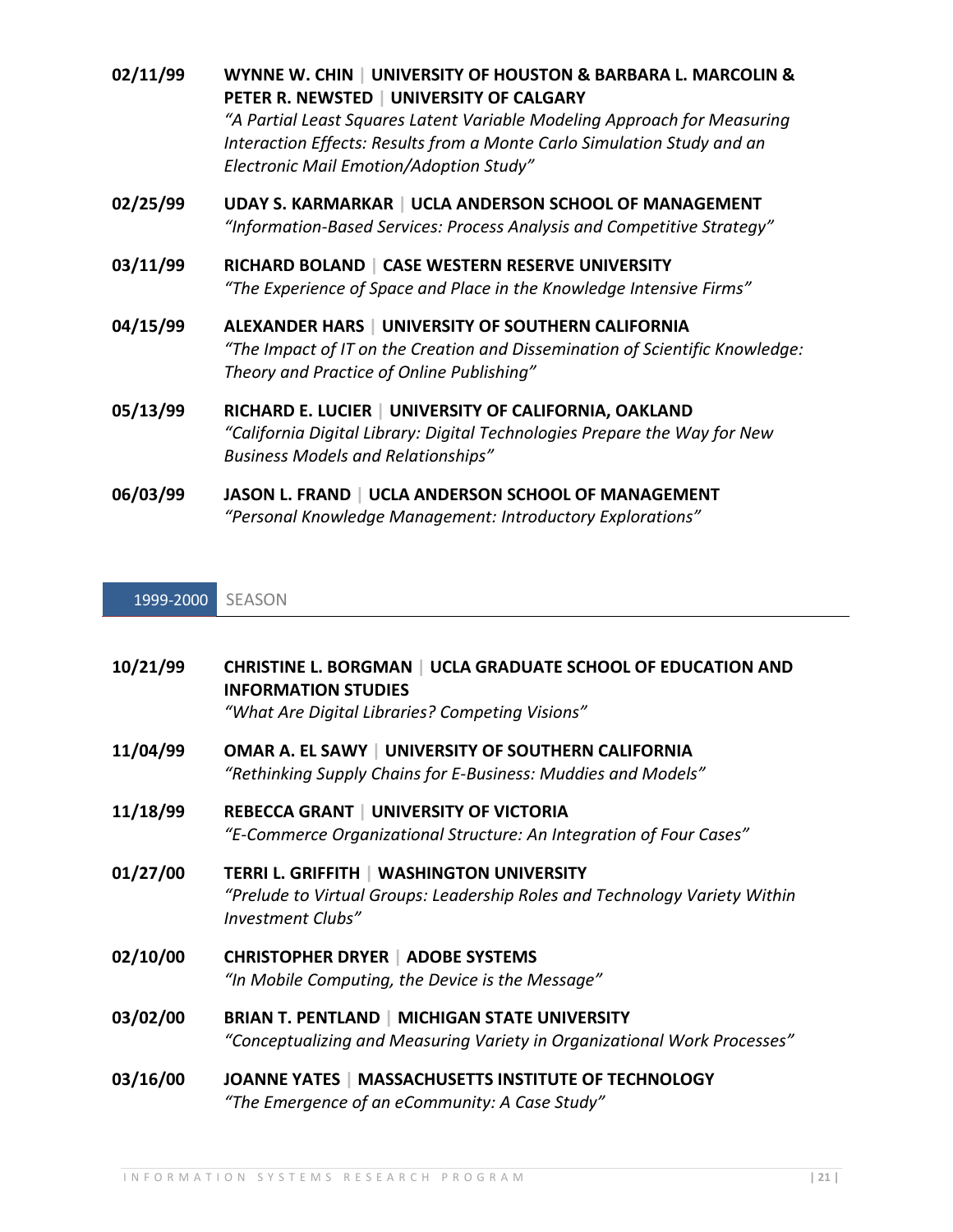- **04/06/00 JOHN TILLQUIST | UNIVERSITY OF BRITISH COLUMBIA** *"Structuring Electronic Commerce: Normative Analysis of Emerging Business Models"*
- **05/11/00 KEVIN ZHU | UNIVERSITY OF CALIFORNIA, IRVINE** *"The Link Between Ecommerce Strategies and Firm Performance"*
- **05/25/00 SCOTT NOAM COOK | SAN JOSE STATE UNIVERSITY & XEROX PARC** *"Information, Knowledge and Learning: Tools for Evoking Innovative Work Practice"*
- **06/15/00 ABRAHAM SEIDMANN | UNIVERSITY OF ROCHESTER** *"Optimal Design of Online Auctions"*

2000-2001 SEASON

- **10/19/00 RAMNATH CHELLAPPA | UNIVERSITY OF SOUTHERN CALIFORNIA** *"Standards and Alliances in Non-Standardized Software Markets"*
- **10/26/00 PAUL CHWELOS | UNIVERSITY OF CALIFORNIA, IRVINE** *"Clicks vs. Bricks: Toward a Model of Internet-Induced Channel Competition"*
- **11/16/00 CARLOS ZOZAYA | INSTITUTO TECHNOLOGICO AUTONOMO DE MEXICO** *"Valuation of Information Technology Investments as Real Options"*
- **02/01/01 ANITESH BARUA | UNIVERSITY OF TEXAS AT AUSTIN** *"Assessing Internet Enabled Business Value: An Exploratory Investigation"*
- **03/01/01 JOHN MOONEY | UNIVERSITY COLLEGE DUBLIN, IRELAND & UNIVERSITY OF CALIFORNIA, IRVINE** *"Becoming an International Hub for eCommerce: A Comparison of National Initiatives in Ireland and Singapore"*
- **03/15/01 MARSHALL VAN ALSTYNE | UNIVERSITY OF MICHIGAN** *"Information Complements, Substitutes and Strategic Product Design"*
- **03/22/01 IZAK BENBASAT | UNIVERSITY OF BRITISH COLUMBIA** *"Empirical Test of an EDI Adoption Model"*
- **05/17/01 JEFFREY COLE | UCLA CENTER FOR COMMUNICATION POLICY** *"Surveying the Digital Future"*
- **05/24/01 PHIL AGRE | UCLA DEPARTMENT OF INFORMATION STUDIES** *"An Institutional Platform for the Networked University"*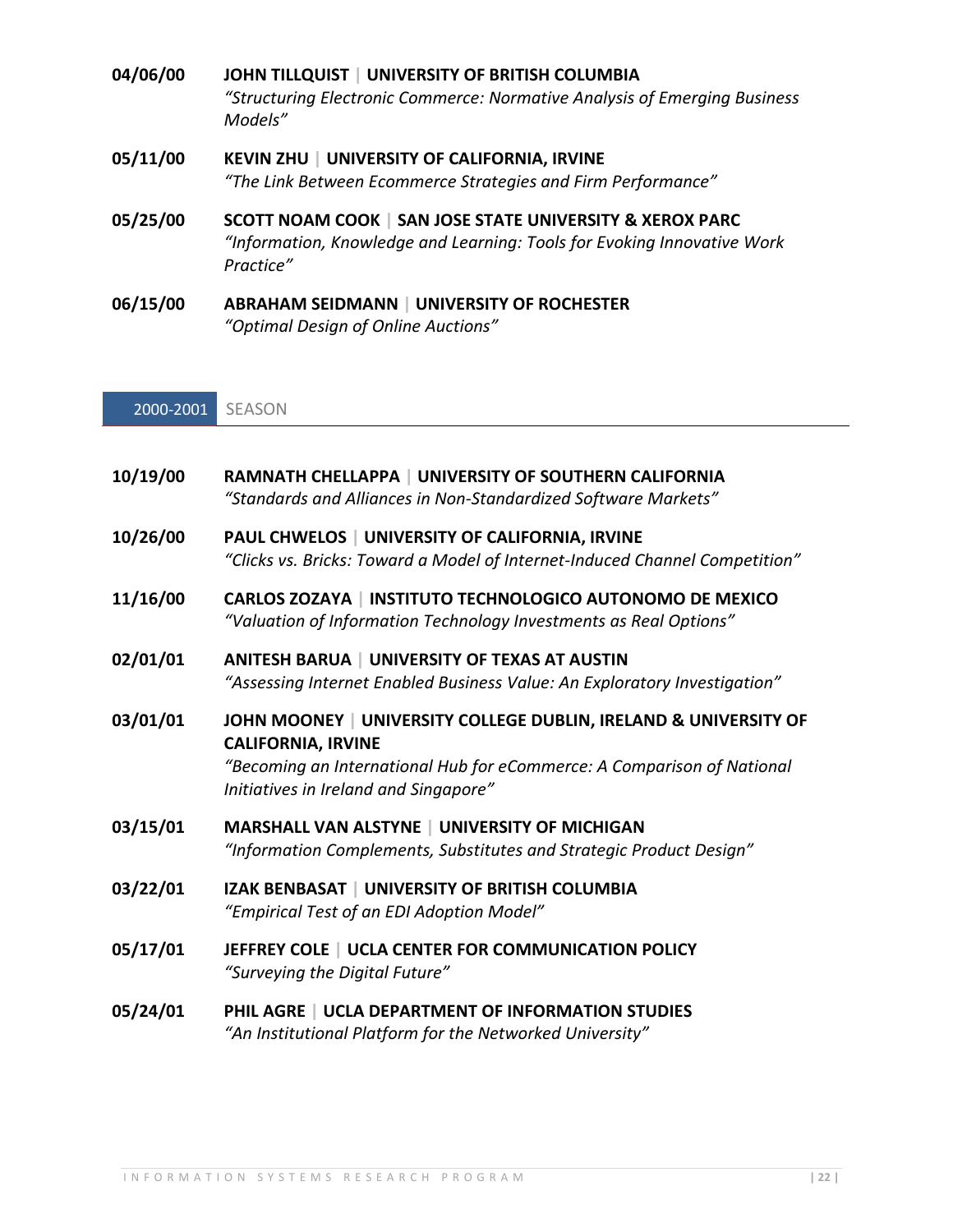| 12/06/01 | VIJAY GURBAXANI   UNIVERSITY OF CALIFORNIA, IRVINE |
|----------|----------------------------------------------------|
|          | "Productivity and the PC Revolution"               |

#### **01/10/02 DANIEL G. BOBROW | XEROX PARC** *"Eureka: Experience Building and Using a Community-Centered Knowledge Sharing System"*

- **02/28/02 SUSAN LEIGH STAR | UNIVERSITY OF CALIFORNIA, SAN DIEGO** *"The Shapes of Infrastructure"*
- **03/07/02 PATRICIA GONGLA | IBM GLOBAL SERVICES** *"Communities of Practice: IBM Global Services' Experience"*
- **04/18/02 CYNTHIA M. BEATH | UNIVERSITY OF TEXAS AT AUSTIN** *"The IT Sourcing Process: A Framework for Research"*
- **05/09/02 AJAY S. VINZE | ARIZONA STATE UNIVERSITY** *"Polarization and Persuasive Argumentation Decision Making in Group Settings"*
- **05/16/02 IL-HORN HANN | CARNEGIE MELLON UNIVERSITY** *"Measuring the Frictional Costs of Online Transactions: The Case of a Name-Your-Own-Price Channel"*
- **05/30/02 MARVIN LIEBERMAN | UCLA ANDERSON SCHOOL OF MANAGEMENT** *"Did First-Mover Advantage Survive the Dot-Com Crash?"*
- **06/06/02 BRUCE BIMBER | UNIVERSITY OF CALIFORNIA, SANTA BARBARA** *"Information Technology and the Structure of American Democracy"*

#### 2002-2003 SEASON

- **10/24/02 LORNE OLFMAN | CLAREMONT GRADUATE UNIVERSITY** *"Formulating a Comprehensive Information Technology Learning Strategy"*
- **11/07/02 PAUL A. PAVLOU | UNIVERSITY OF SOUTHERN CALIFORNIA** *"IT-Enabled Dynamic Capabilities in Collaborative Interorganizational Relationships"*
- **01/16/03 KRISHNAN S. ANAND | UNIVERSITY OF PENNSYLVANIA** *"Group-Buying on the Web: A Comparison of Price Discovery Mechanisms"*
- **01/30/03 DAVID C. CROSON | UNIVERSITY OF PENNSYLVANIA** *"The Mushroom Treatment: Information Suppression and Misrepresentation in Organizations"*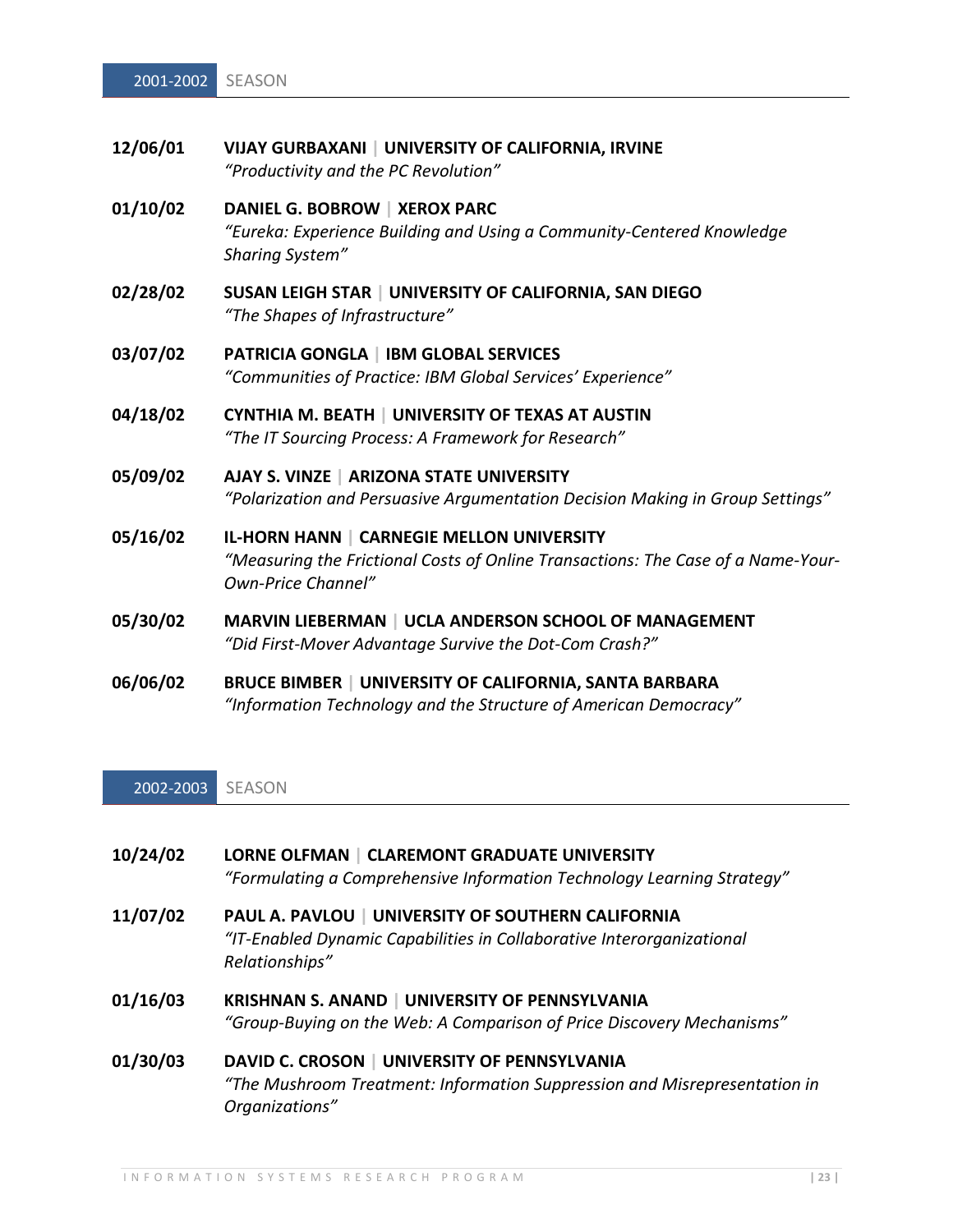- **02/27/03 PAUL A. DAVID | OXFORD UNIVERSITY & STANFORD UNIVERSITY** *"The Beginnings and Prospective Ending of 'End-to-End': An Evolutionary Perspective on the Internet's Architecture"*
- **04/03/03 STEPHEN R. BARLEY | STANFORD UNIVERSITY** *"The Discourse and Reality of Flexibility: Evidence from High End Contracting"*
- **04/24/03 RONALD M. LEE | FLORIDA INTERNATIONAL UNIVERSITY** *"Bureaucracy Made Easy: Electronic Trade Scenarios for International Trade"*
- **05/15/03 JANET FULK | UNIVERSITY OF SOUTHERN CALIFORNIA** *"Motivating Individual Contributions to Shared Databases: The Individual Action Component of Collective Action for Information Goods"*
- **05/29/03 JONATHAN GRUDIN | MICROSOFT RESEARCH** *"Managerial Use and Emerging Norms: Effects of Widespread Direct Use of Software in Organizations"*

2003-2004 SEASON

| 10/02/03 | HEINZ-D. KNOELL   UNIVERSITY OF APPLIED SCIENCES, LUNEBURG, GERMANY<br>& UNIVERSITY OF WOLVERHAMPTON, UNITED KINGDOM<br>"Optimizing Business Performance with Standard ERP-Systems"       |
|----------|-------------------------------------------------------------------------------------------------------------------------------------------------------------------------------------------|
| 10/16/03 | <b>PAUL S. ADLER   UNIVERSITY OF SOUTHERN CALIFORNIA</b><br>"Practice and Process: The Socialization of Software Development"                                                             |
| 10/30/03 | <b>SUSAN HACKWOOD   CALIFORNIA COUNSIL ON SCIENCE AND TECHNOLOGY</b><br>"Science & Technology Policy and the Fear Factor"                                                                 |
| 11/13/03 | WALTER W. POWELL   STANFORD UNIVERSITY & SANTA FE INSTITUTE<br>"Network Dynamics and Field Evolution: The Growth of Interorganizational<br>Collaboration in the Life Sciences"            |
| 01/15/04 | <b>ERIC ABRAHAMSON   COLUMBIA UNIVERSITY</b><br>"Fashion Trends as Evolutionary Processes: The Employee Management<br>Knowledge Niche (1971 to 2000)"                                     |
| 01/29/04 | DEBORAH ESTRIN   UCLA COMPUTER SCIENCE DEPARTMENT<br>"Embedded Networked Sensing Systems: Motivations and Challenges"                                                                     |
| 02/26/04 | <b>KEVIN ZHU   UNIVERSITY OF CALIFORNIA, IRVINE</b><br>"Information Technology Payoff in E-Business Environments: Does IT Matter, or,<br>What is Missing in the Renewed IT Value Debate?" |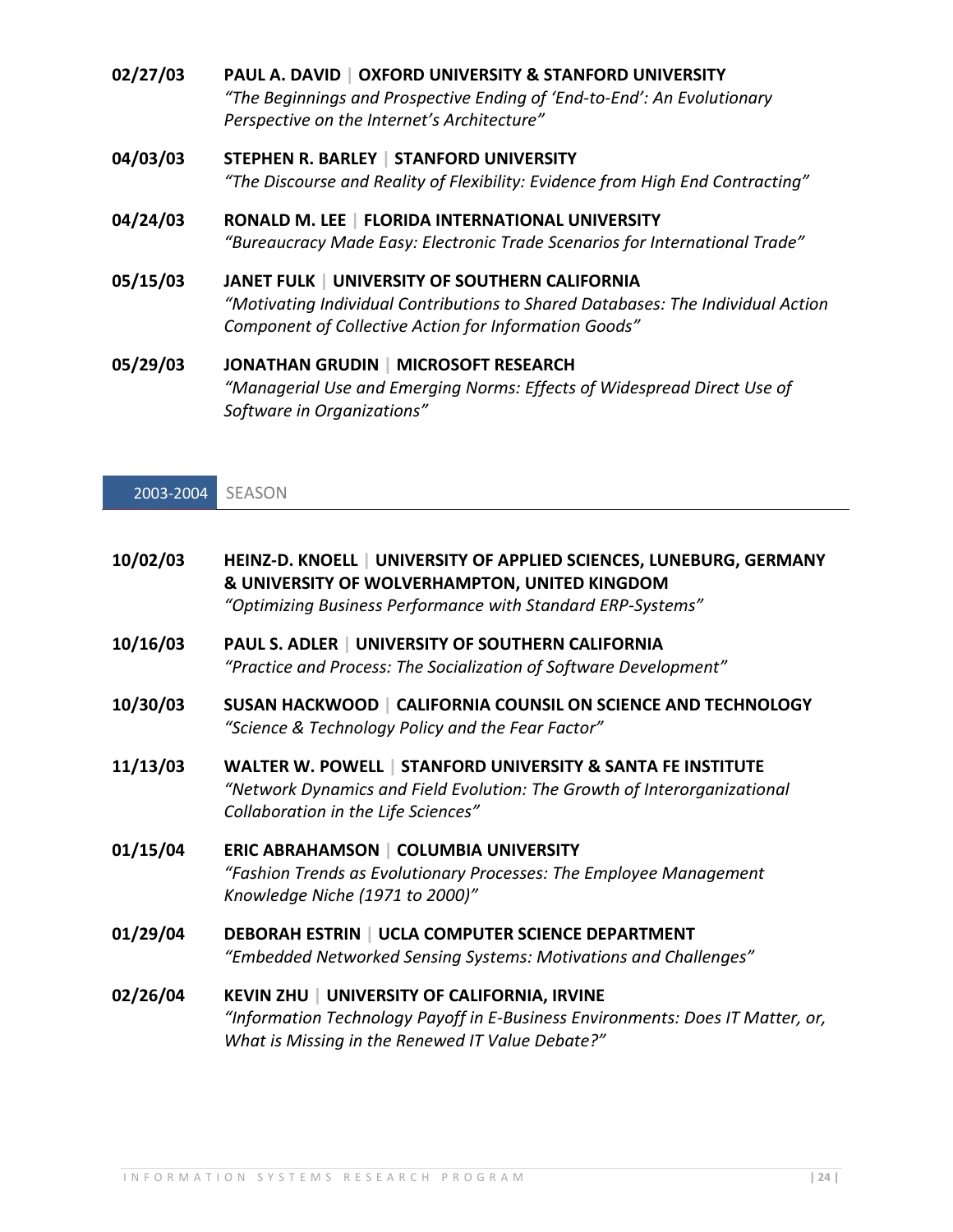| 04/08/04 | <b>CHRISTINE L. BORGMAN   UCLA GRADUATE SCHOOL OF EDUCATION AND</b><br><b>INFORMATION STUDIES</b><br>"The Interaction of Community and Individual Practices in the Design of a Digital<br>Library" |
|----------|----------------------------------------------------------------------------------------------------------------------------------------------------------------------------------------------------|
| 04/15/04 | ANNE S. MINER   UNIVERSITY OF WISCONSIN-MADISON<br>"Where Do Organizational Routines Come From in New Ventures?"                                                                                   |
| 04/22/04 | LAURIE J. KIRSCH   UNIVERSITY OF PITTSBURGH<br>"Deploying Common Solutions Globally: The Dynamics of Control"                                                                                      |
| 05/20/04 | <b>MARIKO SAKAKIBARA   UCLA ANDERSON SCHOOL OF MANAGEMENT</b>                                                                                                                                      |

*"Determinants of Patent Value: An Empirical Analysis of Patent Licensing Data"*

2004-2005 SEASON

| 10/14/04 | R. CLAY SPROWLS   UCLA ANDERSON SCHOOL OF MANAGEMENT<br>"History of Computing: UCLA Anderson School, Years 1955-1966, Western Data<br>Processing Center (WDPC)"       |
|----------|-----------------------------------------------------------------------------------------------------------------------------------------------------------------------|
| 10/28/04 | <b>NATALIA LEVINA   NEW YORK UNIVERSITY</b><br>"Understanding Boundary Spanning-in-Practice: Implications for Knowledge<br>Management Systems Implementation and Use" |
| 11/18/04 | M. LYNNE MARKUS   BENTLEY COLLEGE<br>"The Role of IT in Interorganizational Systems Outcomes - The Technology<br><b>Shaping Perspective"</b>                          |
| 02/03/05 | VANDANA MANGAL & UDAY KARMARKAR   UCLA ANDERSON SCHOOL OF<br><b>MANAGEMENT</b><br>"The Global Information Economy and the UCLA BIT Project"                           |
| 02/10/05 | <b>ERNST L. LEISS   UNIVERSITY OF HOUSTON</b><br>"Security and Integrity in Digital Media"                                                                            |
| 02/24/05 | VICTORIA L. MITCHELL   UNIVERSITY OF CALGARY<br>"Coordination, Uncertainty and Managerial Control in Concurrent Design"                                               |
| 04/14/05 | RONALD E. RICE   UNIVERSITY OF CALIFORNIA, SANTA BARBARA<br>"Desktop Artifacts: A Site for Individual Adjustment to New Information Systems"                          |
| 06/09/05 | PAUL DOURISH   UNIVERSITY OF CALIFORNIA, IRVINE<br>"The Culture of Information: Ubiquitous Computing and Representations of<br>Reality"                               |